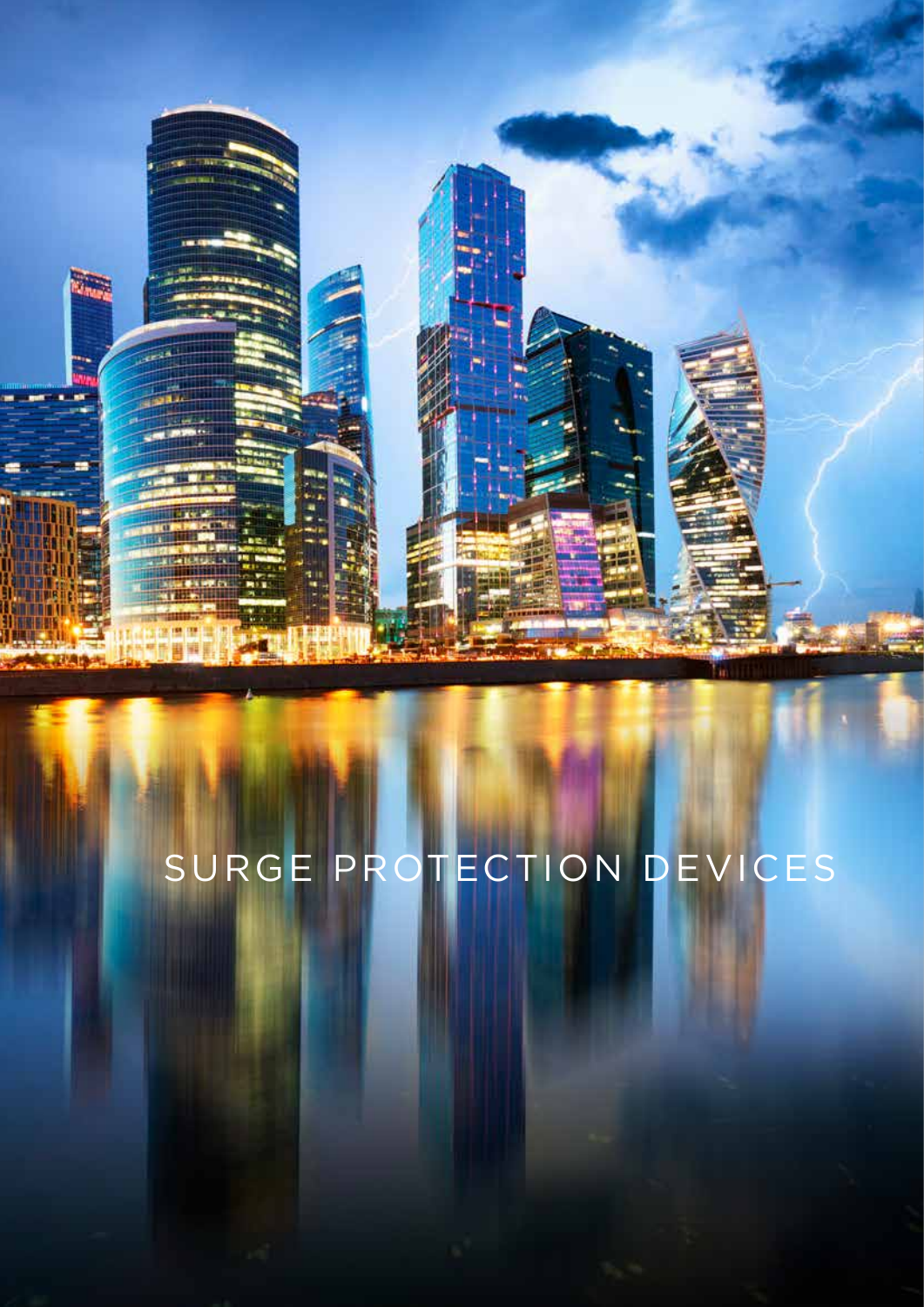| TYPE 1/ CLASS I                                                               |           |
|-------------------------------------------------------------------------------|-----------|
| Surge-Trap <sup>®</sup> Monobloc                                              |           |
| <b>DIN-RAIL IEC</b><br>TYPE 1+2 / CLASS I+II                                  | 263 - 269 |
| Surge-Trap® Pluggable<br>STPT12 Series - 12.5kA  263<br>Surge-Trap® Pluggable |           |
| STPT12 Series - 12.5kA 264<br>Surge-Trap® Pluggable                           |           |
| STPT12 Series - 12.5kA  265<br>Surge-Trap® Pluggable                          |           |
| STPT12 Series - 12.5kA  266<br>Surge-Trap® Pluggable                          |           |
| STPT12 Series - 12.5kA  266<br>Surge-Trap® Pluggable                          |           |
| Surge-Trap <sup>®</sup> Pluggable<br>STPT12 Series - 25kA268                  |           |
| Surge-Trap <sup>®</sup> Pluggable<br>STPT12 Series - 25kA 269                 |           |



### [DIN-RAIL IEC](#page-29-0)  [TYPE 2 / CLASS II](#page-29-0) 270 - 274

| Surge-Trap® Pluggable             |  |
|-----------------------------------|--|
|                                   |  |
| Surge-Trap <sup>®</sup> Pluggable |  |
| STPT2 Series - 40kA271            |  |

### DIN-RAIL IEC TYPE 2+3 / CLASS II+III 275 - 268

| Surge-Trap® Pluggable            |
|----------------------------------|
| STPT23 Series - 20kA 275         |
| Surge-Trap® Pluggable            |
| STPT23 Series - 20kA 276         |
| Surge-Trap <sup>®</sup> Monobloc |
| STET23 Series -                  |
| 20kA with EMI Filter  277        |
| Surge-Trap <sup>®</sup> Monobloc |
|                                  |
|                                  |



| 262<br>Surge-Trap® Monobloc<br>TYPE $1+2$ / CLASS $1+11$ 263 - 269<br>Surge-Trap <sup>®</sup> Pluggable<br>STPT12 Series - 12.5kA  263<br>Surge-Trap® Pluggable<br>STPT12 Series - 12.5kA 264<br>Surge-Trap® Pluggable<br>STPT12 Series - 12.5kA  265<br>Surge-Trap® Pluggable<br>STPT12 Series - 12.5kA  266<br>Surge-Trap® Pluggable<br>STPT12 Series - 12.5kA 266<br>Surge-Trap® Pluggable<br>STPT12 Series - 25kA 267<br>Surge-Trap® Pluggable<br>STPT12 Series - 25kA 268<br>Surge-Trap® Pluggable<br>STPT12 Series - 25kA 269<br>$270 - 274$<br>TYPE 2 / CLASS II | 81 (131) 18 | <b>MEASUREMENT AND</b><br><b>CONTROL DIGITAL LINES</b><br>Surge-Trap® Signal - STS PLC 280<br><b>MEASUREMENT AND</b><br><b>CONTROL RS485</b><br>Surge-Trap® Signal - STS 485 281<br><b>RADIOFREQUENCY</b><br>Surge-Trap® Signal - STS RF  282<br><b>TELEPHONE LINES</b><br>Surge-Trap® Signal - STS TEL  283<br>DC POWER LINE PROTECTION 284<br>Surge-Trap® Pluggable STPT1+2<br>Series - 5kA PV284<br>Surge-Trap® Pluggable STPT2<br>Series - 40kA PV  285 | <b>280</b><br>281<br>282<br>283                     |
|-------------------------------------------------------------------------------------------------------------------------------------------------------------------------------------------------------------------------------------------------------------------------------------------------------------------------------------------------------------------------------------------------------------------------------------------------------------------------------------------------------------------------------------------------------------------------|-------------|-------------------------------------------------------------------------------------------------------------------------------------------------------------------------------------------------------------------------------------------------------------------------------------------------------------------------------------------------------------------------------------------------------------------------------------------------------------|-----------------------------------------------------|
|                                                                                                                                                                                                                                                                                                                                                                                                                                                                                                                                                                         |             |                                                                                                                                                                                                                                                                                                                                                                                                                                                             |                                                     |
|                                                                                                                                                                                                                                                                                                                                                                                                                                                                                                                                                                         |             |                                                                                                                                                                                                                                                                                                                                                                                                                                                             |                                                     |
|                                                                                                                                                                                                                                                                                                                                                                                                                                                                                                                                                                         |             |                                                                                                                                                                                                                                                                                                                                                                                                                                                             |                                                     |
|                                                                                                                                                                                                                                                                                                                                                                                                                                                                                                                                                                         |             |                                                                                                                                                                                                                                                                                                                                                                                                                                                             |                                                     |
|                                                                                                                                                                                                                                                                                                                                                                                                                                                                                                                                                                         |             |                                                                                                                                                                                                                                                                                                                                                                                                                                                             |                                                     |
|                                                                                                                                                                                                                                                                                                                                                                                                                                                                                                                                                                         |             |                                                                                                                                                                                                                                                                                                                                                                                                                                                             |                                                     |
|                                                                                                                                                                                                                                                                                                                                                                                                                                                                                                                                                                         |             |                                                                                                                                                                                                                                                                                                                                                                                                                                                             |                                                     |
|                                                                                                                                                                                                                                                                                                                                                                                                                                                                                                                                                                         |             |                                                                                                                                                                                                                                                                                                                                                                                                                                                             |                                                     |
|                                                                                                                                                                                                                                                                                                                                                                                                                                                                                                                                                                         |             |                                                                                                                                                                                                                                                                                                                                                                                                                                                             |                                                     |
|                                                                                                                                                                                                                                                                                                                                                                                                                                                                                                                                                                         |             |                                                                                                                                                                                                                                                                                                                                                                                                                                                             |                                                     |
|                                                                                                                                                                                                                                                                                                                                                                                                                                                                                                                                                                         |             |                                                                                                                                                                                                                                                                                                                                                                                                                                                             |                                                     |
|                                                                                                                                                                                                                                                                                                                                                                                                                                                                                                                                                                         |             |                                                                                                                                                                                                                                                                                                                                                                                                                                                             |                                                     |
|                                                                                                                                                                                                                                                                                                                                                                                                                                                                                                                                                                         |             |                                                                                                                                                                                                                                                                                                                                                                                                                                                             |                                                     |
|                                                                                                                                                                                                                                                                                                                                                                                                                                                                                                                                                                         |             | Surge-Trap® Pluggable STPT2<br>Series - 40kA PV 286                                                                                                                                                                                                                                                                                                                                                                                                         |                                                     |
|                                                                                                                                                                                                                                                                                                                                                                                                                                                                                                                                                                         |             | POWER LINE PROTECTION<br><b>FOR THE LED DRIVER</b><br>IN THE FIXTURE (UL & IEC)                                                                                                                                                                                                                                                                                                                                                                             | 287                                                 |
| Surge-Trap® Pluggable<br>Surge-Trap <sup>®</sup> Pluggable                                                                                                                                                                                                                                                                                                                                                                                                                                                                                                              |             | Surge-Trap® Type 2+3 -                                                                                                                                                                                                                                                                                                                                                                                                                                      |                                                     |
| TYPE 2+3 / CLASS II+III 275 - 268                                                                                                                                                                                                                                                                                                                                                                                                                                                                                                                                       |             | POWER LINE PROTECTION<br>FOR THE FUSEBOX/<br>POLE BASE (IEC)                                                                                                                                                                                                                                                                                                                                                                                                | 288                                                 |
| Surge-Trap® Pluggable<br>STPT23 Series - 20kA 275                                                                                                                                                                                                                                                                                                                                                                                                                                                                                                                       |             | Surge-Trap® Monobloc STMT23                                                                                                                                                                                                                                                                                                                                                                                                                                 |                                                     |
| STPT23 Series - 20kA 276<br>Surge-Trap® Monobloc                                                                                                                                                                                                                                                                                                                                                                                                                                                                                                                        |             | <b>PLUG-IN SURGE PROTECTION</b><br><b>FOR PCB</b>                                                                                                                                                                                                                                                                                                                                                                                                           | 289                                                 |
| 20kA with EMI Filter  277<br>Surge-Trap <sup>®</sup> Monobloc                                                                                                                                                                                                                                                                                                                                                                                                                                                                                                           |             |                                                                                                                                                                                                                                                                                                                                                                                                                                                             |                                                     |
|                                                                                                                                                                                                                                                                                                                                                                                                                                                                                                                                                                         |             |                                                                                                                                                                                                                                                                                                                                                                                                                                                             |                                                     |
|                                                                                                                                                                                                                                                                                                                                                                                                                                                                                                                                                                         |             |                                                                                                                                                                                                                                                                                                                                                                                                                                                             |                                                     |
| Surge-Trap® Pluggable<br><b>DATA NETWORKS</b>                                                                                                                                                                                                                                                                                                                                                                                                                                                                                                                           |             | STMT23 Series 278<br>279<br>Surge-Trap® Signal - STS NET 279                                                                                                                                                                                                                                                                                                                                                                                                | Series for fusebox 288<br>Surge-Trap® PCB Socket289 |

| Surge-Trap® Type 2+3 - |  |  |
|------------------------|--|--|
|                        |  |  |



### POWER LINE PROTECTION FOR THE FUSEBOX/

| POLE BASE (IEC)                         | 288 |
|-----------------------------------------|-----|
| Surge-Trap <sup>®</sup> Monobloc STMT23 |     |

| <u>Julya Hup Tionopioa Jimizo</u> |  |
|-----------------------------------|--|
|                                   |  |



| <b>PLUG-IN SURGE PROTECTION</b><br>$\mathbb T$ FOR PCB | 289   |
|--------------------------------------------------------|-------|
| Surge-Trap® PCB Socket                                 | - 289 |

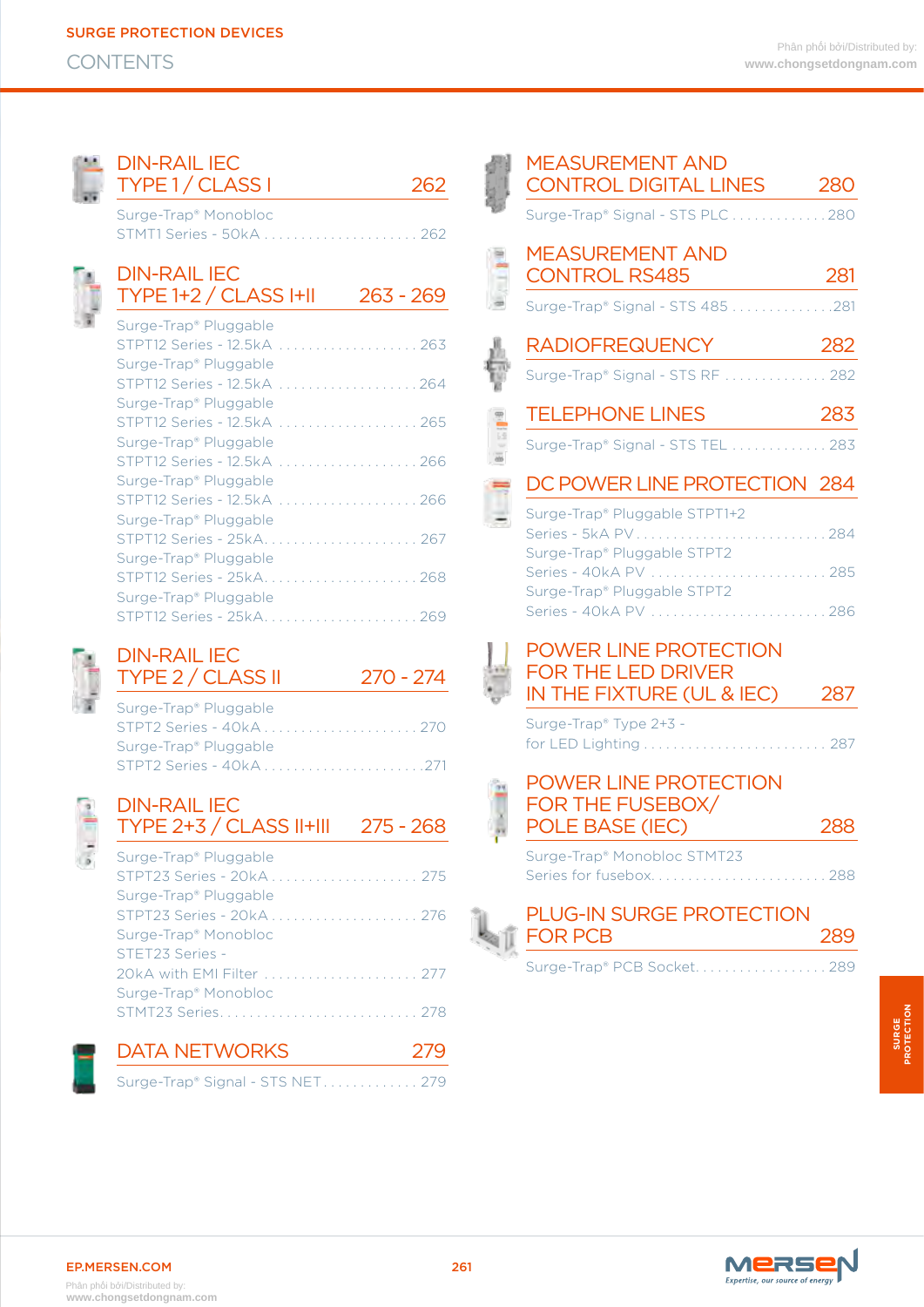### Surge-Trap® Monobloc STMT1 Series - 50kA



STMT1-50K275V-1P

#### **1 Pole**

| Catalog<br>number           | <b>Item</b><br>number | $U_n$          | $U_c$ | $l_{\text{imp}}$ (10/350) | $I_n(8/20)$ | $U_{\rm p}$ at $I_{\rm n}$ |
|-----------------------------|-----------------------|----------------|-------|---------------------------|-------------|----------------------------|
| $L-N(1Ph)$                  |                       |                |       |                           |             |                            |
| STMT1-50K150V-1P   83010103 |                       | <b>120 VAC</b> | 150 V | 50 kA                     | 50 kA       | $\leq$ 2 kV                |
| STMT1-50K275V-1P            | 83010100              | 230 VAC        | 275 V | 50 kA                     | 50 kA       | $\leq 2$ kV                |
| STMT1-50K320V-1P            | 83010104 277 VAC      |                | 320 V | 50 kA                     | 50 kA       | $\leq$ 2 kV                |
| STMT1-50K440V-1P   83010107 |                       | <b>400 VAC</b> | 440 V | 50 kA                     | 50 kA       | $\leq$ 2.5 kV              |
| $N-PE(N)$                   |                       |                |       |                           |             |                            |
| <b>STMT1-100K-N</b>         | 83010102              | Neutral        | 255 V | 100 kA                    | 100 kA      | $\leq 2$ kV                |

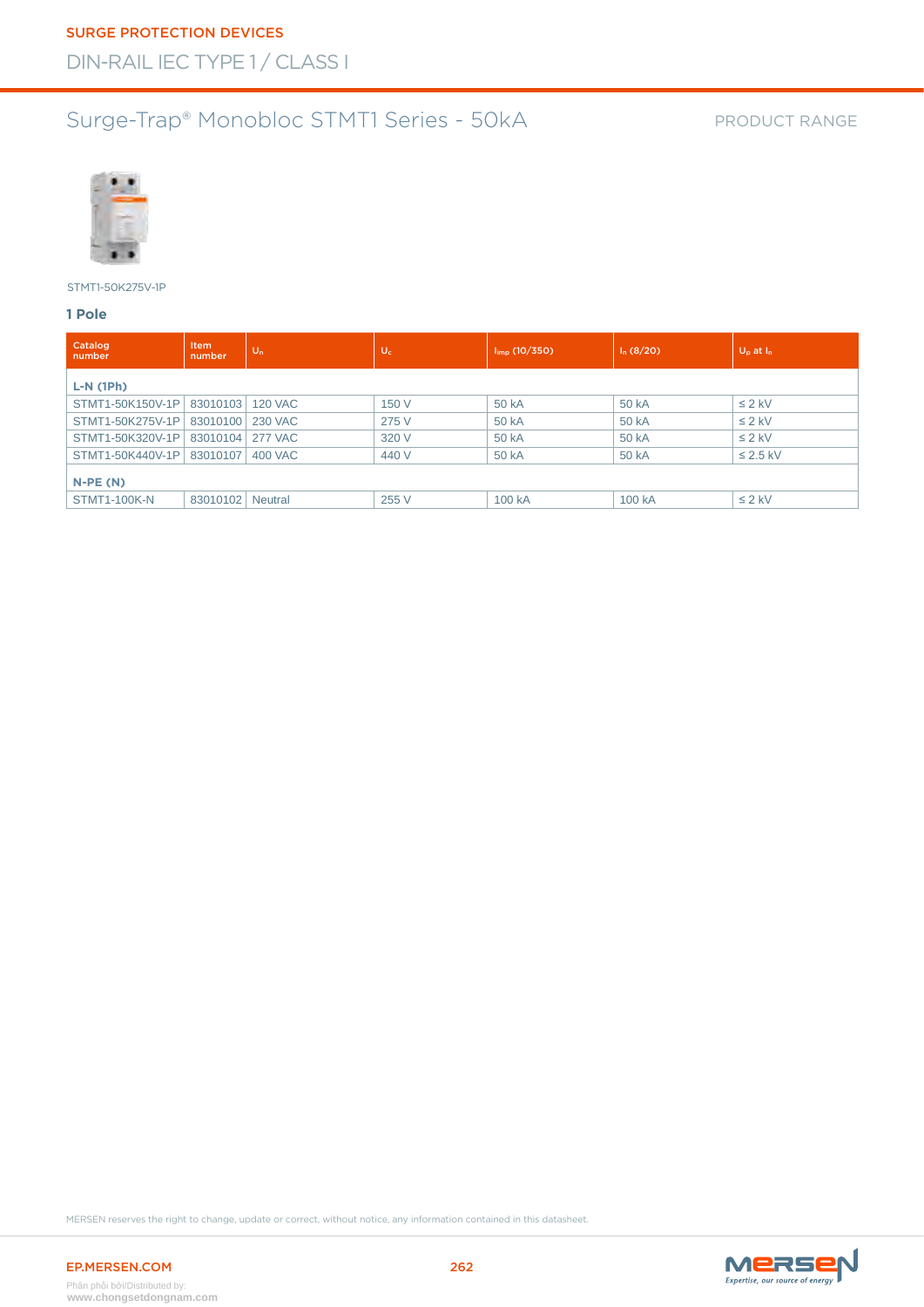#### PRODUCT RANGE



STPT12-12K275V-1PM

#### **1 Pole**

| Catalog             | Item.    |                |       | l <sub>imp</sub> | Imax   |             |                |            | <b>Cartridge No</b> |                          |  |
|---------------------|----------|----------------|-------|------------------|--------|-------------|----------------|------------|---------------------|--------------------------|--|
| number              | number   | $U_n$          | $U_c$ | (10/350)         | (8/20) | $I_n(8/20)$ | $U_p$ at $I_n$ | Remote     | L-N                 | $N-PE$                   |  |
| $L-N(1Ph)$          |          |                |       |                  |        |             |                |            |                     |                          |  |
| STPT12-12K150V-1P   | 83120100 | <b>120 VAC</b> | 150 V | 12.5 kA          | 50 kA  | 20 kA       | $\leq 1$ kV    | <b>No</b>  | SP12-12K150V        | $\overline{\phantom{a}}$ |  |
| STPT12-12K150V-1PM  | 83120101 | <b>120 VAC</b> | 150 V | 12.5 kA          | 50 kA  | 20 kA       | $\leq$ 1 kV    | Yes        | SP12-12K150V        | ٠                        |  |
| STPT12-12K275V-1P   | 83120102 | <b>230 VAC</b> | 275 V | 12.5 kA          | 50 kA  | 20 kA       | $\leq$ 1.3 kV  | <b>No</b>  | SP12-12K275V        | $\sim$                   |  |
| STPT12-12K275V-1PM  | 83120103 | <b>230 VAC</b> | 275 V | 12.5 kA          | 50 kA  | 20 kA       | $\leq$ 1.3 kV  | Yes        | SP12-12K275V        | ٠                        |  |
| STPT12-12K320V-1P   | 83120104 | <b>277 VAC</b> | 320 V | 12.5 kA          | 50 kA  | 20 kA       | $\leq$ 1.4 kV  | <b>No</b>  | SP12-12K320V        | ٠                        |  |
| STPT12-12K320V-1PM  | 83120105 | <b>277 VAC</b> | 320 V | 12.5 kA          | 50 kA  | 20 kA       | $\leq$ 1.4 kV  | <b>Yes</b> | SP12-12K320V        | ٠                        |  |
| STPT12-12K440V-1P   | 83120106 | 400 VAC        | 440 V | 12.5 kA          | 50 kA  | 20 kA       | $\leq$ 1.8 kV  | <b>No</b>  | SP12-12K440V        | ٠                        |  |
| STPT12-12K440V-1PM  | 83120107 | 400 VAC        | 440 V | 12.5 kA          | 50 kA  | 20 kA       | $\leq$ 1.8 kV  | Yes        | SP12-12K440V        | ٠                        |  |
| $N-PE(N)$           |          |                |       |                  |        |             |                |            |                     |                          |  |
| <b>STPT12-25K-N</b> | 83120108 | <b>Neutral</b> | 255 V | 25 kA            | 50 kA  | 25 kA       | $\leq$ 1.5 kV  | <b>No</b>  | ٠                   | SP12-25K-N               |  |
| STPT12-50K-N        | 83120110 | <b>Neutral</b> | 255 V | 50 kA            | 50 kA  | 50 kA       | $\leq$ 1.5 kV  | <b>No</b>  | ٠                   | SP12-50K-N               |  |

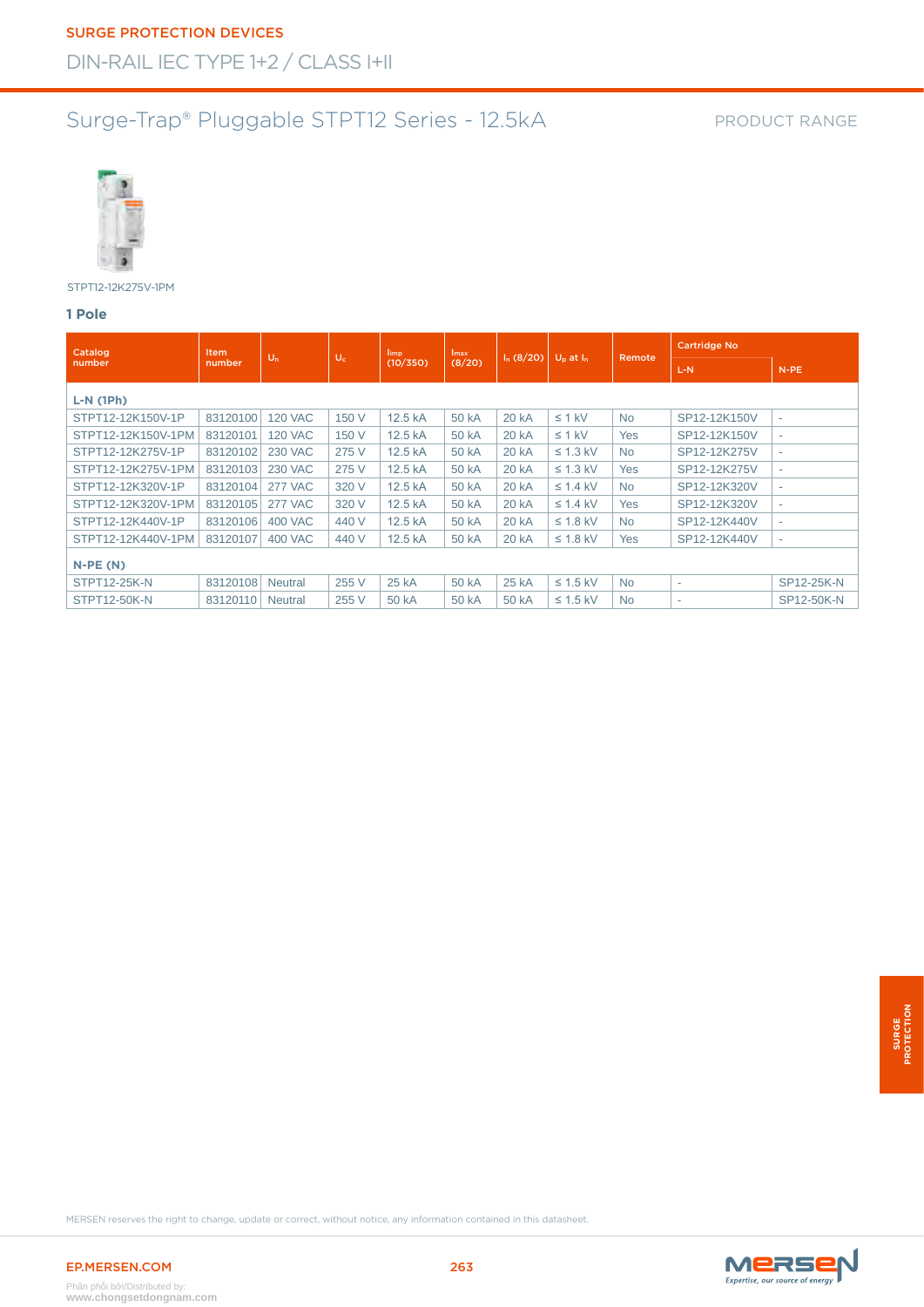#### PRODUCT RANGE



#### STPT12-12K275V-2PGM

#### **2 Poles**

| Catalog                    | Item     |                                         |       |                               | Imax         | In.          |                                             |            | <b>Cartridge No</b> |                          |
|----------------------------|----------|-----------------------------------------|-------|-------------------------------|--------------|--------------|---------------------------------------------|------------|---------------------|--------------------------|
| number                     | number   | $U_n$                                   | $U_c$ | $_{\text{limp}}$ (10/350)     | (8/20)       | (8/20)       | $U_p$ at $I_n$                              | Remote     | $L-N$               | $N-PE$                   |
| $TT(1Ph+N)$                |          |                                         |       |                               |              |              |                                             |            |                     |                          |
| STPT12-12K150V-2PG         | 83120112 | <b>120 VAC</b>                          | 150 V | 12.5 kA (L-N)<br>25 kA (N-PE) | <b>50 kA</b> | <b>20 kA</b> | $\leq$ 1 kV (L-N)<br>$\leq$ 1.5 kV (N-PE)   | <b>No</b>  | SP12-12K150V        | SP12-25K-N               |
| STPT12-12K150V-2PGM        | 83120113 | <b>120 VAC</b>                          | 150 V | 12.5 kA (L-N)<br>25 kA (N-PE) | <b>50 kA</b> | <b>20 kA</b> | $\leq$ 1 kV (L-N)<br>$\leq$ 1.5 kV (N-PE)   | Yes        | SP12-12K150V        | SP12-25K-N               |
| STPT12-12K275V-2PG         | 83120114 | <b>230 VAC</b>                          | 275 V | 12.5 kA (L-N)<br>25 kA (N-PE) | <b>50 kA</b> | <b>20 kA</b> | $\leq$ 1.3 kV (L-N)<br>$\leq$ 1.5 kV (N-PE) | <b>No</b>  | SP12-12K275V        | SP12-25K-N               |
| STPT12-12K275V-2PGM        | 83120115 | <b>230 VAC</b>                          | 275 V | 12.5 kA (L-N)<br>25 kA (N-PE) | <b>50 kA</b> | <b>20 kA</b> | $\leq$ 1.3 kV (L-N)<br>$\leq$ 1.5 kV (N-PE) | Yes        | SP12-12K275V        | SP12-25K-N               |
| STPT12-12K320V-2PG         | 83120116 | <b>277 VAC</b>                          | 320 V | 12.5 kA (L-N)<br>25 kA (N-PE) | 50 kA        | <b>20 kA</b> | $\leq$ 1.4 kV (L-N)<br>$\leq$ 1.5 kV (N-PE) | <b>No</b>  | SP12-12K320V        | SP12-25K-N               |
| STPT12-12K320V-2PGM        | 83120117 | <b>277 VAC</b>                          | 320 V | 12.5 kA (L-N)<br>25 kA (N-PE) | 50 kA        | 20 kA        | $\leq$ 1.4 kV (L-N)<br>$\leq$ 1.5 kV (N-PE) | <b>Yes</b> | SP12-12K320V        | SP12-25K-N               |
| TNS (1Ph+N)                |          |                                         |       |                               |              |              |                                             |            |                     |                          |
| STPT12-12K75V-2P           | 83120126 | 60 VAC                                  | 75 V  | 12.5 kA                       | 50 kA        | <b>20 kA</b> | $\leq$ 0.65 kV                              | <b>No</b>  | SP12-12K75V         |                          |
| STPT12-12K75V-2PM          | 83120127 | 60 VAC                                  | 75 V  | 12.5 kA                       | 50 kA        | 20 kA        | $\leq$ 0.65 kV                              | Yes        | SP12-12K75V         | $\overline{\phantom{a}}$ |
| STPT12-12K150V-2P          | 83120118 | <b>120 VAC</b>                          | 150 V | 12.5 kA                       | 50 kA        | 20 kA        | $\leq 1$ kV                                 | <b>No</b>  | SP12-12K150V        | $\sim$                   |
| STPT12-12K150V-2PM         | 83120119 | <b>120 VAC</b>                          | 150 V | 12.5 kA                       | 50 kA        | 20 kA        | $\leq 1$ kV                                 | Yes        | SP12-12K150V        | $\sim$                   |
| STPT12-12K275V-2P          | 83120120 | <b>230 VAC</b>                          | 275 V | 12.5 kA                       | 50 kA        | 20 kA        | $\leq$ 1.3 kV                               | <b>No</b>  | SP12-12K275V        | $\sim$                   |
| STPT12-12K275V-2PM         | 83120121 | <b>230 VAC</b>                          | 275 V | 12.5 kA                       | 50 kA        | 20 kA        | $\leq$ 1.3 kV                               | Yes        | SP12-12K275V        | $\sim$                   |
| STPT12-12K320V-2P          | 83120122 | <b>277 VAC</b>                          | 320 V | 12.5 kA                       | 50 kA        | 20 kA        | $\leq$ 1.4 kV                               | <b>No</b>  | SP12-12K320V        | $\sim$                   |
| STPT12-12K320V-2PM         | 83120123 | <b>277 VAC</b>                          | 320 V | 12.5 kA                       | 50 kA        | 20 kA        | $\leq$ 1.4 kV                               | Yes        | SP12-12K320V        | $\sim$                   |
| $IT(1Ph+N)$<br>TNS (1Ph+N) |          |                                         |       |                               |              |              |                                             |            |                     |                          |
| STPT12-12K440V-2P          | 83120124 | 230 VAC (IT)<br><b>400 VAC</b><br>(TNS) | 440 V | 12.5 kA                       | 50 kA        | 20 kA        | $\leq$ 1.8 kV                               | <b>No</b>  | SP12-12K440V        | $\sim$                   |
| STPT12-12K440V-2PM         | 83120125 | 230 VAC (IT)<br><b>400 VAC</b><br>(TNS) | 440 V | 12.5 kA                       | 50 kA        | 20 kA        | $\leq$ 1.8 kV                               | Yes        | SP12-12K440V        | $\overline{\phantom{a}}$ |



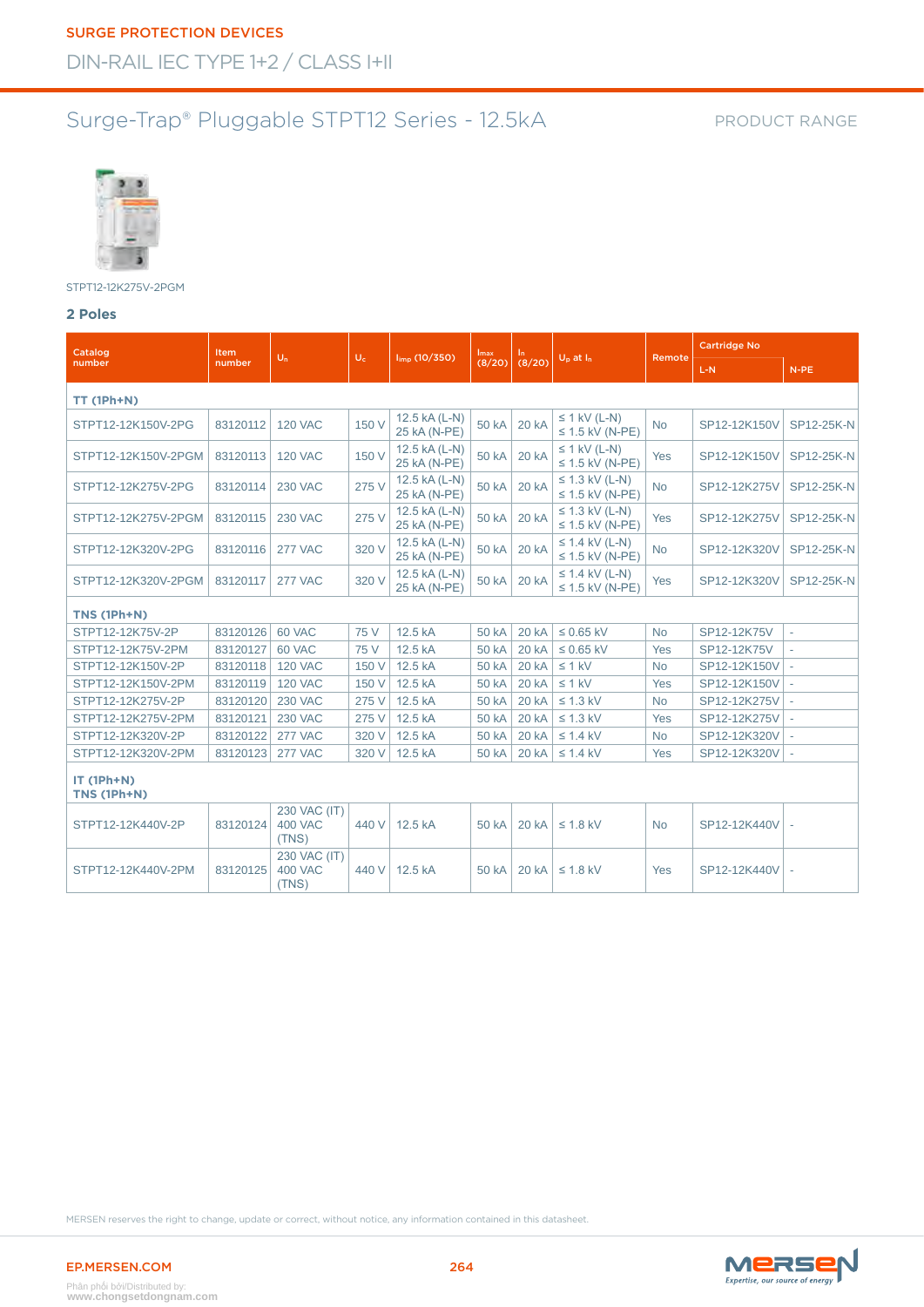#### PRODUCT RANGE



STPT12-12K275V-3PM

#### **3 Poles**

| Catalog<br>number     | <b>Item</b><br>number | $U_n$                                 | $U_c$ | limp<br>(10/350) | <i>Imax</i><br>(8/20) | $I_n(8/20)$ | $U_p$ at $I_n$ | Remote         | <b>Cartridge No</b><br>L-N |
|-----------------------|-----------------------|---------------------------------------|-------|------------------|-----------------------|-------------|----------------|----------------|----------------------------|
| TNC (3Ph)             |                       |                                       |       |                  |                       |             |                |                |                            |
| STPT12-12K150V-3P     | 83120128              | 120/208 VAC                           | 150 V | 12.5 kA          | 50 kA                 | 20 kA       | $\leq 1$ kV    | <b>No</b>      | SP12-12K150V               |
| STPT12-12K150V-3PM    | 83120129              | 120/208 VAC                           | 150 V | 12.5 kA          | 50 kA                 | 20 kA       | $\leq 1$ kV    | Yes            | SP12-12K150V               |
| STPT12-12K275V-3P     | 83120130              | 230/400 VAC                           | 275 V | 12.5 kA          | 50 kA                 | 20 kA       | $\leq$ 1.3 kV  | N <sub>o</sub> | SP12-12K275V               |
| STPT12-12K275V-3PM    | 83120131              | 230/400 VAC                           | 275 V | 12.5 kA          | 50 kA                 | 20 kA       | $\leq$ 1.3 kV  | <b>Yes</b>     | SP12-12K275V               |
| STPT12-12K320V-3P     | 83120132              | 277/480 VAC                           | 320 V | 12.5 kA          | 50 kA                 | 20 kA       | $\leq$ 1.4 kV  | N <sub>o</sub> | SP12-12K320V               |
| STPT12-12K320V-3PM    | 83120133              | 277/480 VAC                           | 320 V | 12.5 kA          | 50 kA                 | 20 kA       | $\leq$ 1.4 kV  | Yes            | SP12-12K320V               |
| IT (3Ph)<br>TNC (3Ph) |                       |                                       |       |                  |                       |             |                |                |                            |
| STPT12-12K440V-3P     | 83120134              | 230/400 VAC (IT)<br>400/690 VAC (TNC) | 440 V | 12.5 kA          | 50 kA                 | 20 kA       | $\leq$ 1.8 kV  | <b>No</b>      | SP12-12K440V               |
| STPT12-12K440V-3PM    | 83120135              | 230/400 VAC (IT)<br>400/690 VAC (TNC) | 440 V | 12.5 kA          | 50 kA                 | 20 kA       | $\leq$ 1.8 kV  | Yes            | SP12-12K440V               |

MERSEN reserves the right to change, update or correct, without notice, any information contained in this datasheet.

SURGE<br>PROTECTION **PROTECTION**

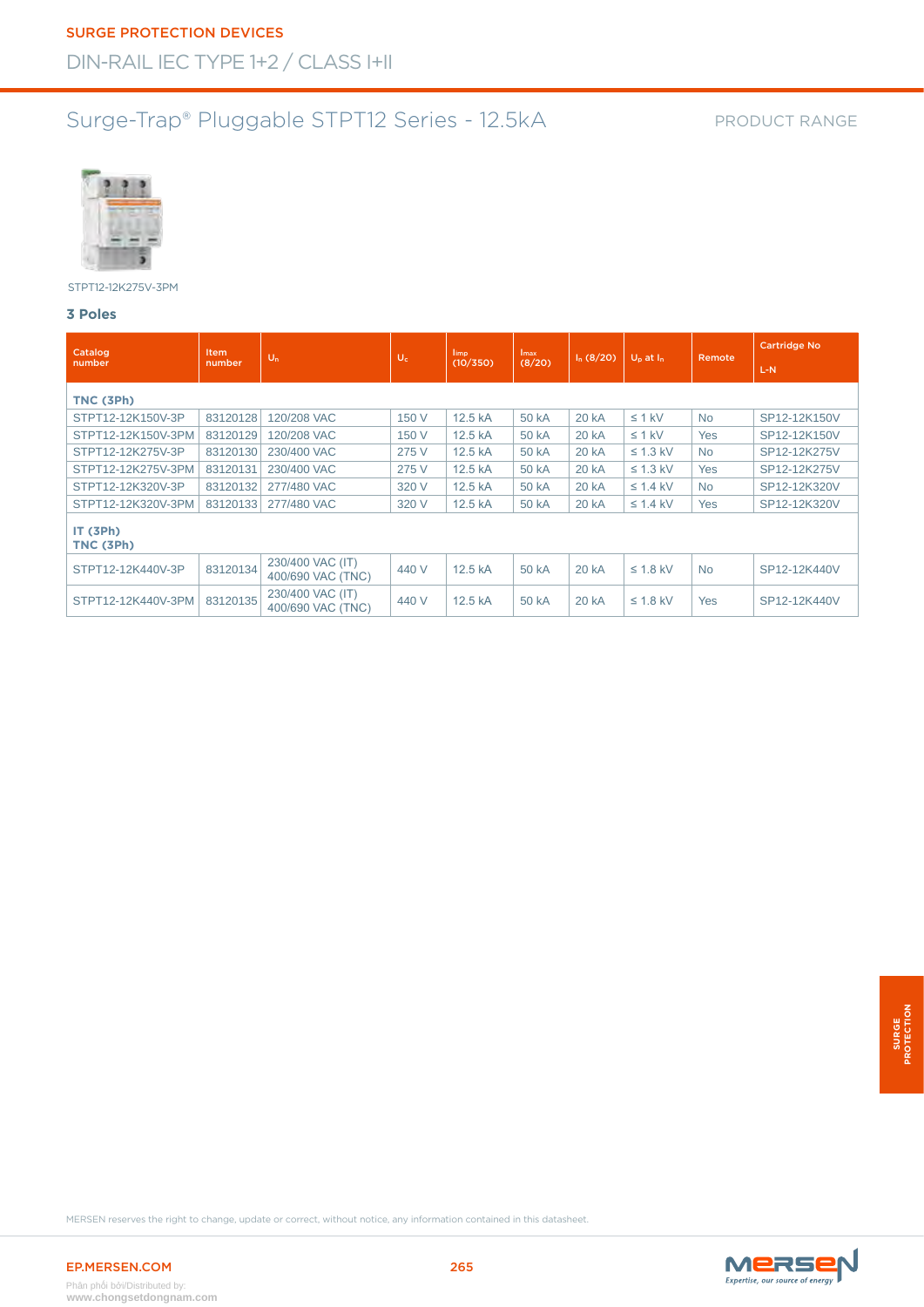#### PRODUCT RANGE



STPT12-12K275V-4PM

#### **4 Poles**

| Catalog                 | Item     |                                             |       |                               | <b>Imax</b>  | In.          |                                             |            | <b>Cartridge No</b> |                          |
|-------------------------|----------|---------------------------------------------|-------|-------------------------------|--------------|--------------|---------------------------------------------|------------|---------------------|--------------------------|
| number                  | number   | $U_n$                                       | $U_c$ | $I_{\text{imp}}(10/350)$      | (8/20)       | (8/20)       | $U_p$ at $I_n$                              | Remote     | L-N                 | N-PE                     |
| TT (3Ph+N)              |          |                                             |       |                               |              |              |                                             |            |                     |                          |
| STPT12-12K150V-4PG      | 83120136 | 120/208 VAC                                 | 150 V | 12.5 kA (L-N)<br>50 kA (N-PE) | 50 kA        | <b>20 kA</b> | $\leq$ 1 kV (L-N)<br>$\leq$ 1.5 kV (N-PE)   | <b>No</b>  | SP12-12K150V        | SP12-50K-N               |
| STPT12-12K150V-4PGM     | 83120137 | 120/208 VAC                                 | 150 V | 12.5 kA (L-N)<br>50 kA (N-PE) | <b>50 kA</b> | <b>20 kA</b> | $\leq$ 1 kV (L-N)<br>$\leq$ 1.5 kV (N-PE)   | <b>Yes</b> | SP12-12K150V        | SP12-50K-N               |
| STPT12-12K275V-4PG      | 83120138 | 230/400 VAC                                 | 275 V | 12.5 kA (L-N)<br>50 kA (N-PE) | <b>50 kA</b> | <b>20 kA</b> | $\leq$ 1.3 kV (L-N)<br>$\leq$ 1.5 kV (N-PE) | <b>No</b>  | SP12-12K275V        | SP12-50K-N               |
| STPT12-12K275V-4PGM     | 83120139 | 230/400 VAC                                 | 275 V | 12.5 kA (L-N)<br>50 kA (N-PE) | 50 kA        | 20 kA        | $\leq$ 1.3 kV (L-N)<br>$\leq$ 1.5 kV (N-PE) | Yes        | SP12-12K275V        | SP12-50K-N               |
| STPT12-12K320V-4PG      | 83120140 | 277/480 VAC                                 | 320 V | 12.5 kA (L-N)<br>50 kA (N-PE) | 50 kA        | <b>20 kA</b> | $\leq$ 1.4 kV (L-N)<br>$\leq$ 1.5 kV (N-PE) | <b>No</b>  | SP12-12K320V        | SP12-50K-N               |
| STPT12-12K320V-4PGM     | 83120141 | 277/480 VAC                                 | 320 V | 12.5 kA (L-N)<br>50 kA (N-PE) | 50 kA        | <b>20 kA</b> | $\leq$ 1.4 kV (L-N)<br>$\leq$ 1.5 kV (N-PE) | Yes        | SP12-12K320V        | SP12-50K-N               |
| TNS (3Ph+N)             |          |                                             |       |                               |              |              |                                             |            |                     |                          |
| STPT12-12K150V-4P       | 83120142 | 120/208 VAC                                 | 150 V | 12.5 kA                       | 50 kA        | 20 kA        | $\leq 1$ kV                                 | <b>No</b>  | SP12-12K150V        | $\sim$                   |
| STPT12-12K150V-4PM      | 83120143 | 120/208 VAC                                 | 150 V | 12.5 kA                       | 50 kA        | 20 kA        | $\leq 1$ kV                                 | Yes        | SP12-12K150V        | $\sim$                   |
| STPT12-12K275V-4P       | 83120144 | 230/400 VAC                                 | 275 V | 12.5 kA                       | 50 kA        | 20 kA        | $\leq$ 1.3 kV                               | <b>No</b>  | SP12-12K275V        |                          |
| STPT12-12K275V-4PM      | 83120145 | 230/400 VAC                                 | 275 V | 12.5 kA                       | 50 kA        | 20 kA        | $\leq$ 1.3 kV                               | Yes        | SP12-12K275V        | $\overline{\phantom{a}}$ |
| STPT12-12K320V-4P       | 83120146 | 277/480 VAC                                 | 320 V | 12.5 kA                       | 50 kA        | 20 kA        | $\leq$ 1.4 kV                               | <b>No</b>  | SP12-12K320V        | $\overline{\phantom{a}}$ |
| STPT12-12K320V-4PM      | 83120147 | 277/480 VAC                                 | 320 V | 12.5 kA                       | 50 kA        | 20 kA        | $\leq$ 1.4 kV                               | Yes        | SP12-12K320V        | $\overline{\phantom{a}}$ |
| IT (3Ph)<br>TNS (3Ph+N) |          |                                             |       |                               |              |              |                                             |            |                     |                          |
| STPT12-12K440V-4P       | 83120148 | 230/400 VAC<br>(IT)<br>400/690 VAC<br>(TNS) | 440 V | 12.5 kA                       | 50 kA        | 20 kA        | $\leq$ 1.8 kV                               | <b>No</b>  | SP12-12K440V        |                          |
| STPT12-12K440V-4PM      | 83120149 | 230/400 VAC<br>(IT)<br>400/690 VAC<br>(TNS) | 440 V | 12.5 kA                       | 50 kA        | 20 kA        | $\leq$ 1.8 kV                               | Yes        | SP12-12K440V        | $\sim$                   |



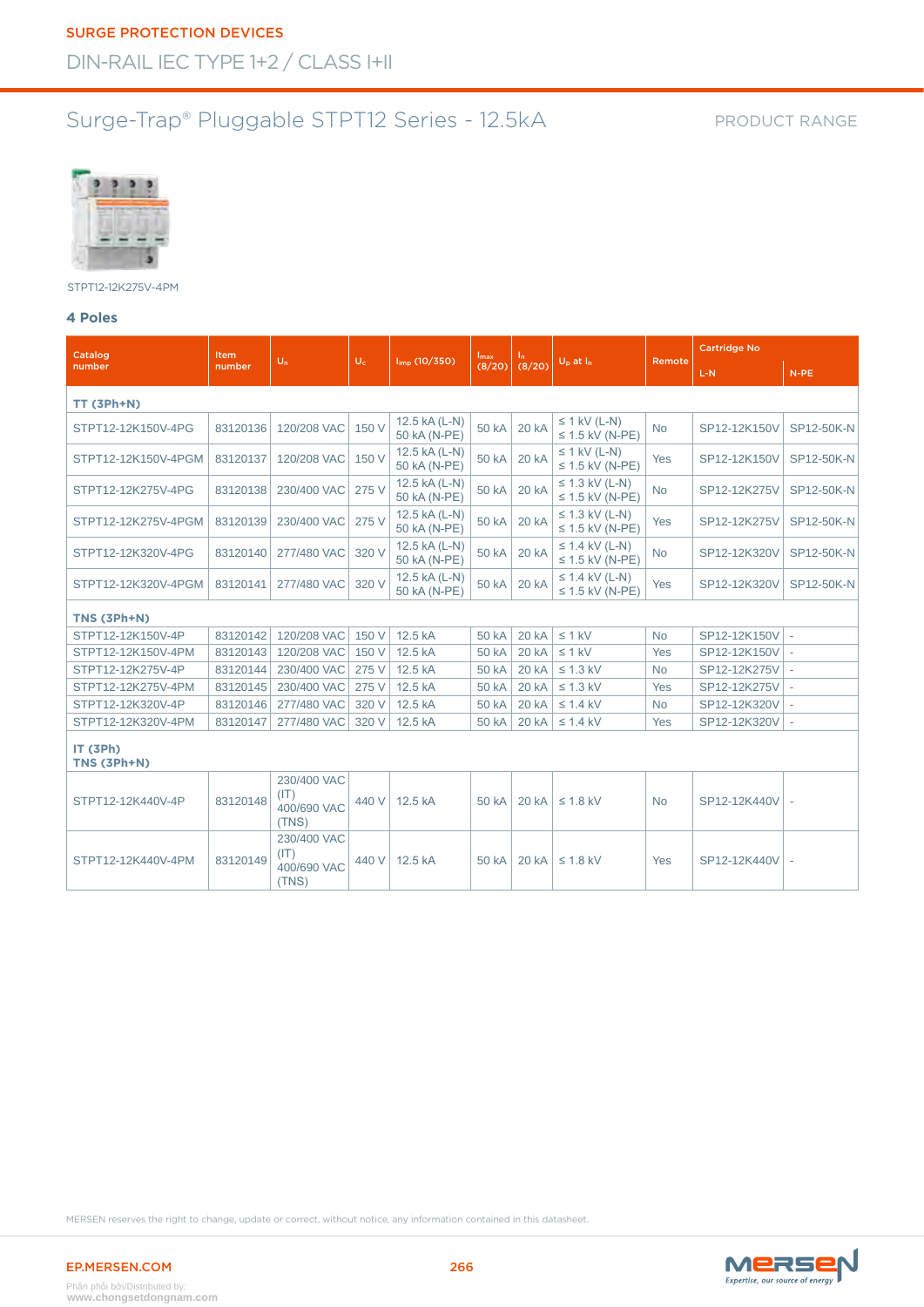#### PRODUCT RANGE



SP12-12K275V

#### **Replacement cartridges**

| Catalog<br>number | <b>Item</b><br>number | $U_n$          | $U_c$ | $I_{\text{imp}}(10/350)$ | $I_{max}$ (8/20) | $I_n(8/20)$ | $U_p$ at $I_n$ |
|-------------------|-----------------------|----------------|-------|--------------------------|------------------|-------------|----------------|
| L-N               |                       |                |       |                          |                  |             |                |
| SP12-12K75V       | 83120000              | 60             | 75 V  | 12.5 kA                  | 50 kA            | 20 kA       | $\leq$ 0.65 kV |
| SP12-12K150V      | 83120001              | 120            | 150 V | 12.5 kA                  | 50 kA            | 20 kA       | $\leq 1$ kV    |
| SP12-12K275V      | 83120002              | 230            | 275 V | 12.5 kA                  | 50 kA            | 20 kA       | $\leq$ 1.3 kV  |
| SP12-12K320V      | 83120003              | 277            | 320 V | 12.5 kA                  | 50 kA            | 20 kA       | $\leq$ 1.4 kV  |
| SP12-12K440V      | 83120004              | 400            | 440 V | 12.5 kA                  | 50 kA            | 20 kA       | $\leq$ 1.8 kV  |
| $N-PE$            |                       |                |       |                          |                  |             |                |
| SP12-25K-N        | 83120005              | <b>Neutral</b> | 255 V | 25 kA                    | 50 kA            | 25 kA       | $\leq$ 1.5 kV  |
| SP12-50K-N        | 83120006              | <b>Neutral</b> | 255 V | 50 kA                    | 50 kA            | 50 kA       | $\leq$ 1.5 kV  |

### Surge-Trap® Pluggable STPT12 Series - 25kA

#### PRODUCT RANGE



STPT12-25K275V-1PM

#### **1 Pole**

| Catalog            | Item     | $U_n$          | $U_c$ | limp     | Imax   |       | $I_n$ (8/20) U <sub>p</sub> at $I_n$ | Remote    | <b>Cartridge No</b> |             |
|--------------------|----------|----------------|-------|----------|--------|-------|--------------------------------------|-----------|---------------------|-------------|
| number             | number   |                |       | (10/350) | (8/20) |       |                                      |           | L-N                 | $N-PE$      |
| $L-N(1Ph)$         |          |                |       |          |        |       |                                      |           |                     |             |
| STPT12-25K275V-1P  | 83120152 | <b>230 VAC</b> | 275 V | 25 kA    | 100 kA | 25 kA | $\leq$ 1.5 kV                        | <b>No</b> | SP12-25K275V        |             |
| STPT12-25K275V-1PM | 83120153 | 230 VAC        | 275 V | 25 kA    | 100 kA | 25 kA | $\leq$ 1.5 kV                        | Yes       | SP12-25K275V        |             |
| $N-PE(N)$          |          |                |       |          |        |       |                                      |           |                     |             |
| STPT12-100K-N      | 83120166 | <b>Neutral</b> | 255 V | 100 kA   | 100 kA | 50 kA | $\leq$ 1.5 kV                        | <b>No</b> | $\sim$              | SP12-100K-N |



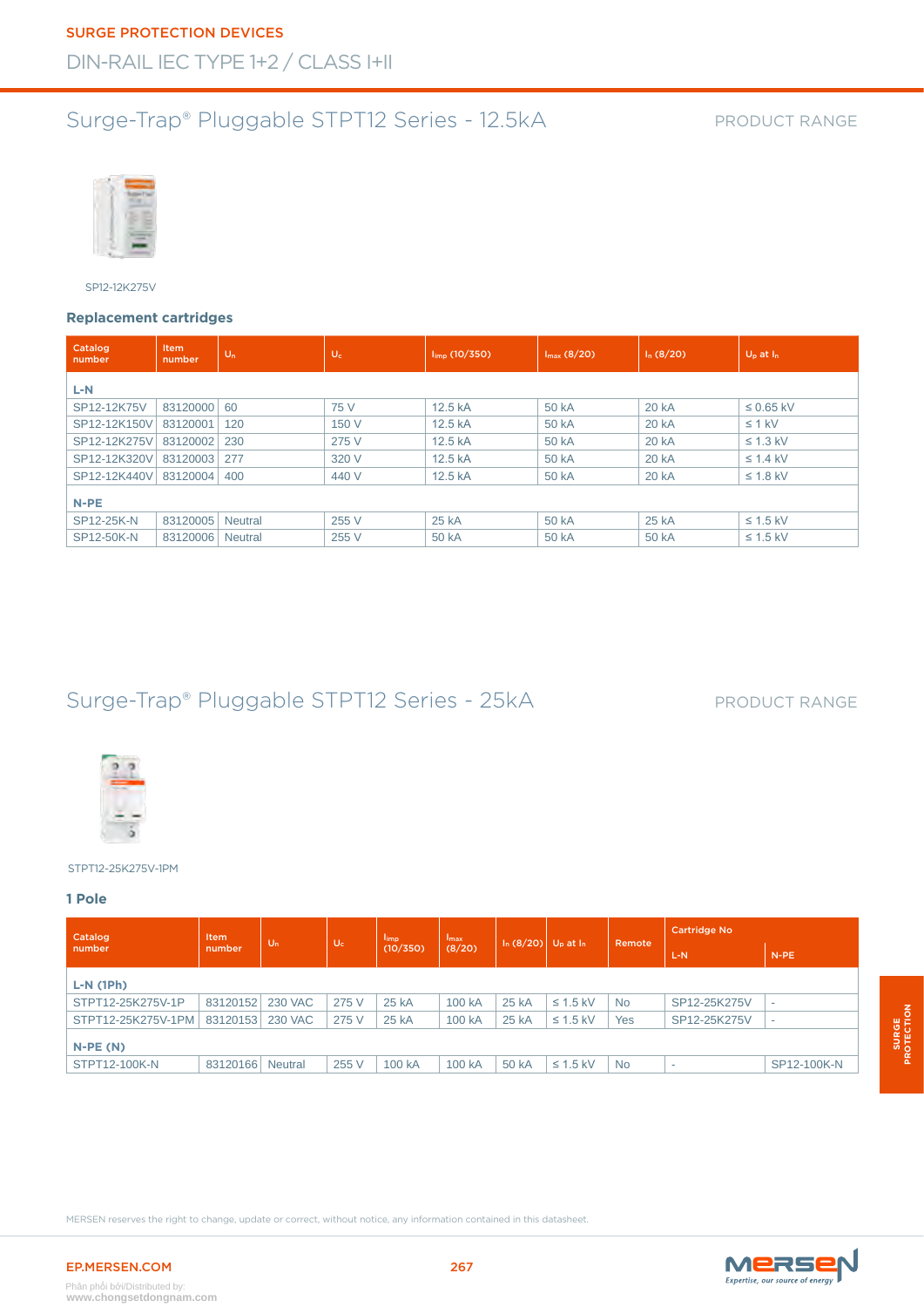#### PRODUCT RANGE



STPT12-25K275V-2PM

#### **2 Poles**

| Catalog             | <b>Item</b> |               |       | limp.    | <b>Imax</b> | In.    | $U_D$ at $I_n$ |           | <b>Cartridge No</b> |              |
|---------------------|-------------|---------------|-------|----------|-------------|--------|----------------|-----------|---------------------|--------------|
| number              | number      | $U_n$         | $U_c$ | (10/350) | (8/20)      | (8/20) |                | Remote    | L-N                 | $N-PE$       |
| $TT(1Ph+N)$         |             |               |       |          |             |        |                |           |                     |              |
| STPT12-25K275V-2PG  | 83120154    | 230 / 400 VAC | 275 V | 25 kA    | 100 kA      | 25 kA  | $\leq$ 1.5 kV  | <b>No</b> | SP12-25K275V        | SP12-50K-2PN |
| STPT12-25K275V-2PGM | 83120155    | 230 / 400 VAC | 275 V | 25 kA    | 100 kA      | 25 kA  | $\leq$ 1.5 kV  | Yes       | SP12-25K275V        | SP12-50K-2PN |
| TNS (1Ph+N)         |             |               |       |          |             |        |                |           |                     |              |
| STPT12-25K275V-2P   | 83120156    | 230 / 400 VAC | 275 V | 25 kA    | 100 kA      | 25 kA  | $\leq$ 1.5 kV  | <b>No</b> | SP12-25K275V        |              |
| STPT12-25K275V-2PM  | 83120157    | 230 / 400 VAC | 275 V | 25 kA    | 100 kA      | 25 kA  | $\leq$ 1.5 kV  | Yes       | SP12-25K275V        |              |



#### STPT12-25K275V-3PM

#### **3 Poles**

| Catalog<br>number  | <b>Item</b><br>number | $U_n$         | $U_c$ | $I_{\text{imp}}(10/350)$ $I_{\text{max}}(8/20)$ |        | $I_n(8/20)$ | $U_p$ at $I_n$ | Remote | <b>Cartridge No</b><br>L-N |
|--------------------|-----------------------|---------------|-------|-------------------------------------------------|--------|-------------|----------------|--------|----------------------------|
| TNC (3Ph)          |                       |               |       |                                                 |        |             |                |        |                            |
| STPT12-25K275V-3P  | 83120158              | 230 / 400 VAC | 275 V | 25 kA                                           | 100 kA | 25 kA       | $\leq$ 1.5 kV  | No.    | SP12-25K275V               |
| STPT12-25K275V-3PM | 83120159              | 230 / 400 VAC | 275 V | 25 kA                                           | 100 kA | 25 kA       | $\leq$ 1.5 kV  | Yes    | SP12-25K275V               |



#### STPT12-25K275V-4PM

#### **4 Poles**

| Catalog<br>number   | <b>Item</b> | $U_n$         |       | l <sub>imp</sub> | I <sub>max</sub> | $\mathsf{I}_{\mathsf{n}}$ |                |           | <b>Cartridge No</b> |             |
|---------------------|-------------|---------------|-------|------------------|------------------|---------------------------|----------------|-----------|---------------------|-------------|
|                     | number      |               | $U_c$ | (10/350)         | (8/20)           | (8/20)                    | $U_D$ at $I_D$ | Remote    | L-N                 | $N-PE$      |
| $TT(3Ph+N)$         |             |               |       |                  |                  |                           |                |           |                     |             |
| STPT12-25K275V-4PG  | 83120150    | 230 / 400 VAC | 275 V | 25 kA            | 100 kA           | 25 kA                     | $\leq$ 1.5 kV  | <b>No</b> | SP12-25K275V        | SP12-100K-N |
| STPT12-25K275V-4PGM | 83120151    | 230 / 400 VAC | 275 V | 25 kA            | 100 kA           | 25 kA                     | $\leq$ 1.5 kV  | Yes       | SP12-25K275V        | SP12-100K-N |
| TNS (3Ph+N)         |             |               |       |                  |                  |                           |                |           |                     |             |
| STPT12-25K275V-4P   | 83120160    | 230 / 400 VAC | 275 V | 25 kA            | 100 kA           | 25 kA                     | $\leq$ 1.5 kV  | <b>No</b> | SP12-25K275V        |             |
| STPT12-25K275V-4PM  | 83120161    | 230 / 400 VAC | 275 V | 25 kA            | 100 kA           | 25 kA                     | $\leq$ 1.5 kV  | Yes       | SP12-25K275V        | ٠           |

MERSEN reserves the right to change, update or correct, without notice, any information contained in this datasheet.

EP.MERSEN.COM 268

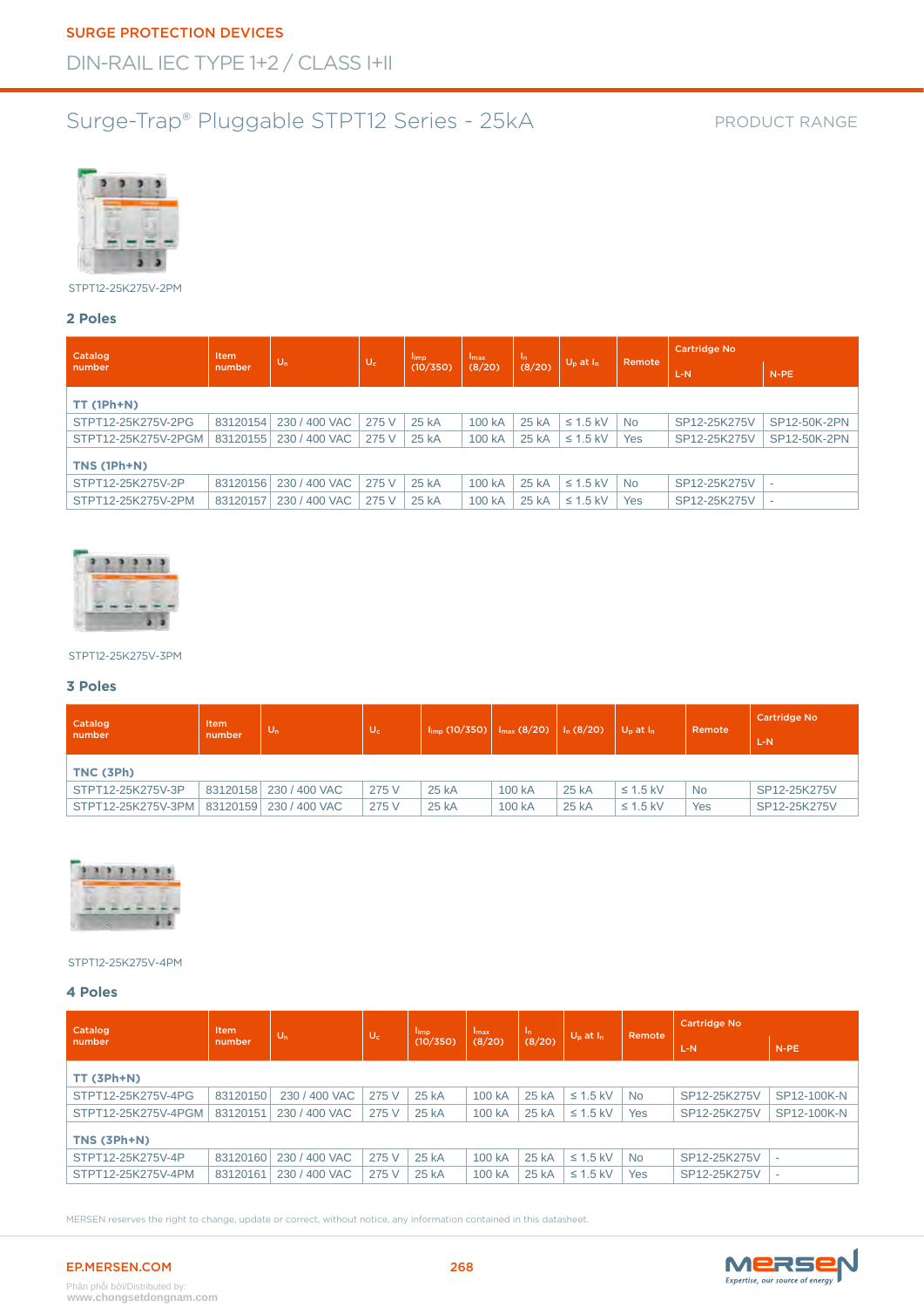

SP12-25K275V

#### **Replacement cartridges**

| Catalog<br>number | <b>Item</b><br>number | $U_n$   | $U_c$ | $I_{\text{imp}}(10/350)$ | $I_{\text{max}}(8/20)$ | $I_n(8/20)$ | $U_p$ at $I_n$ |
|-------------------|-----------------------|---------|-------|--------------------------|------------------------|-------------|----------------|
| $L-N(1Ph)$        |                       |         |       |                          |                        |             |                |
| SP12-25K275V      | 83120007              | 230 VAC | 275 V | 25 kA                    | 100 kA                 | 25 kA       | $\leq$ 1.5 kV  |
| $N-PE(N)$         |                       |         |       |                          |                        |             |                |
| SP12-50K-2PN      | 83120009 Neutral      |         | 255 V | 50 kA                    | 100 kA                 | 25 kA       | $\leq$ 1.5 kV  |
| SP12-100K-N       | 83120008 Neutral      |         | 255 V | 100 kA                   | 100 kA                 | 50 kA       | $\leq$ 1.5 kV  |

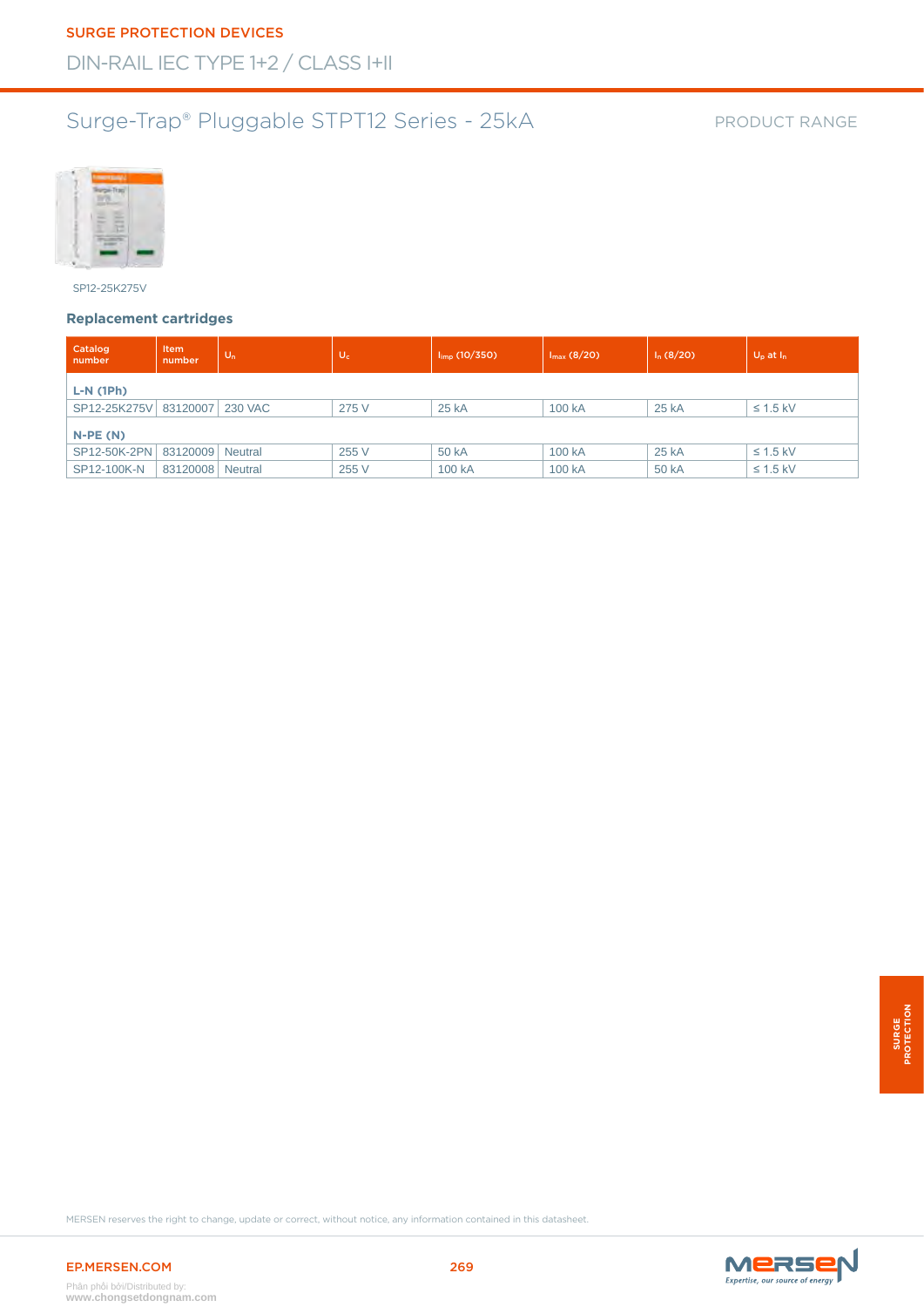#### PRODUCT RANGE



STPT2-40K275V-1PM

#### **1 Pole**

| Catalog           | <b>Item</b> | $U_n$          |       |                  |             |                |           | <b>Cartridge No</b> |                  |  |
|-------------------|-------------|----------------|-------|------------------|-------------|----------------|-----------|---------------------|------------------|--|
| number            | number      |                | $U_c$ | $I_{max}$ (8/20) | $I_n(8/20)$ | $U_p$ at $I_n$ | Remote    | L-N                 | $N-PE$           |  |
| $L-N(1Ph)$        |             |                |       |                  |             |                |           |                     |                  |  |
| STPT2-40K150V-1P  | 83020104    | <b>120 VAC</b> | 150 V | 40 kA            | 20 kA       | $\leq 1$ kV    | <b>No</b> | SP2-40K150V         | $\sim$           |  |
| STPT2-40K150V-1PM | 83020105    | <b>120 VAC</b> | 150 V | 40 kA            | 20 kA       | $\leq 1$ kV    | Yes       | SP2-40K150V         | ٠                |  |
| STPT2-40K275V-1P  | 83020106    | <b>230 VAC</b> | 275 V | 40 kA            | 20 kA       | $\leq$ 1.3 kV  | <b>No</b> | SP2-40K275V         | ٠                |  |
| STPT2-40K275V-1PM | 83020107    | <b>230 VAC</b> | 275 V | 40 kA            | 20 kA       | $\leq$ 1.3 kV  | Yes       | SP2-40K275V         | ٠                |  |
| STPT2-40K320V-1P  | 83020108    | <b>277 VAC</b> | 320 V | 40 kA            | 20 kA       | $\leq$ 1.5 kV  | <b>No</b> | SP2-40K320V         | ٠                |  |
| STPT2-40K320V-1PM | 83020109    | <b>277 VAC</b> | 320 V | 40 kA            | 20 kA       | $\leq$ 1.5 kV  | Yes       | SP2-40K320V         | ٠                |  |
| STPT2-40K440V-1P  | 83020110    | <b>400 VAC</b> | 440 V | 40 kA            | 20 kA       | $\leq$ 2 kV    | <b>No</b> | SP2-40K440V         | ٠                |  |
| STPT2-40K440V-1PM | 83020111    | <b>400 VAC</b> | 440 V | 40 kA            | 20 kA       | $\leq$ 2 kV    | Yes       | SP2-40K440V         | ٠                |  |
| STPT2-30K750V-1P  | 83020100    | 690 VAC        | 750 V | 30 kA            | 15 kA       | $\leq$ 3 kV    | <b>No</b> | SP2-30K750V         | ٠                |  |
| STPT2-30K750V-1PM | 83020101    | 690 VAC        | 750 V | 30 kA            | 15 kA       | $\leq$ 3 kV    | Yes       | SP2-30K750V         | ٠                |  |
| $N-PE(N)$         |             |                |       |                  |             |                |           |                     |                  |  |
| STPT2-40K-N       | 83020112    | <b>Neutral</b> | 277 V | 40 kA            | 20 kA       | $\leq$ 1.5 kV  | <b>No</b> | ٠                   | <b>SP2-40K-N</b> |  |

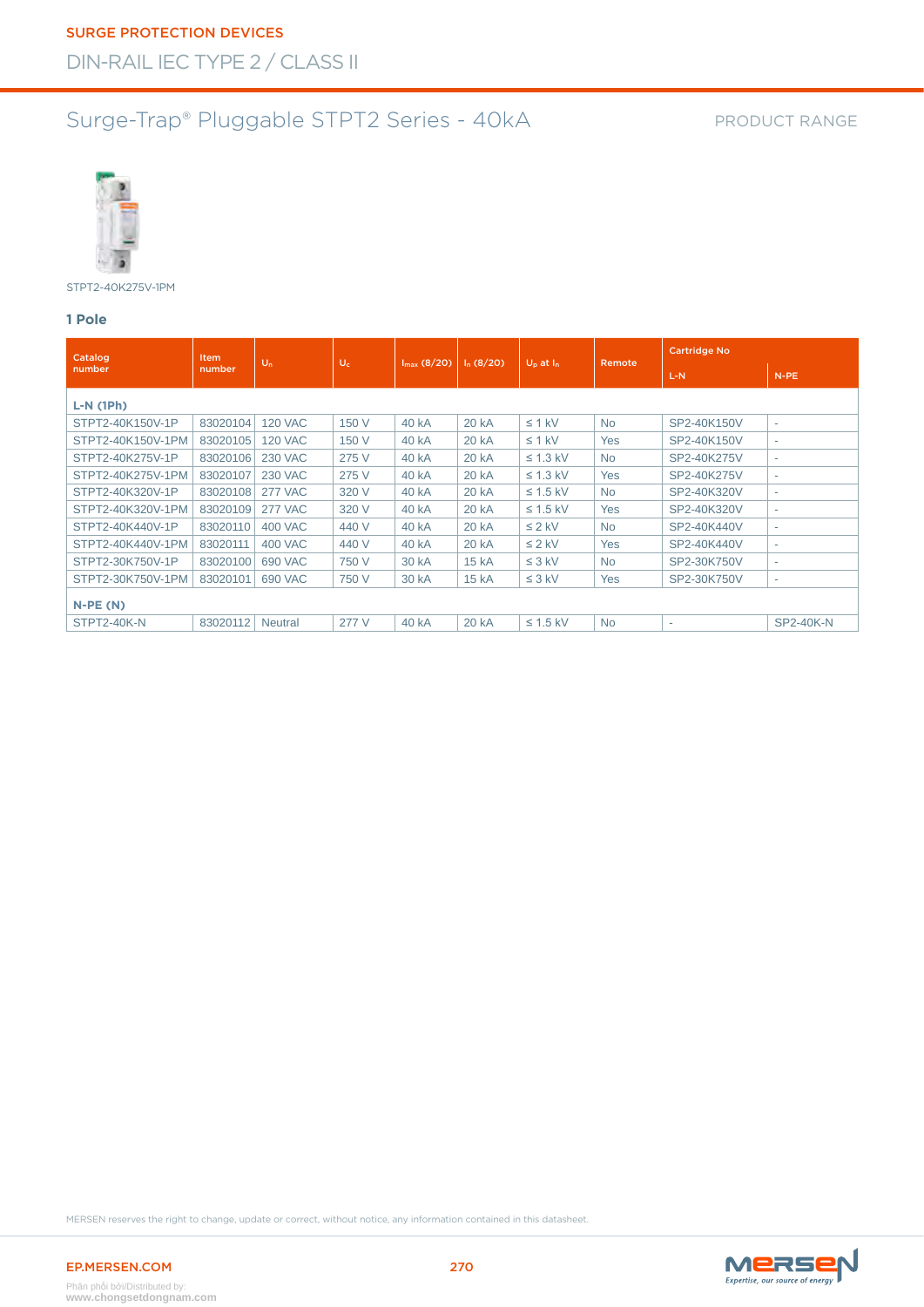#### PRODUCT RANGE



STPT2-40K275V-2PM

#### **2 Poles**

| Catalog                        | Item     |                                      |       | Imax         |              |                                             |           | <b>Cartridge No</b> |                          |
|--------------------------------|----------|--------------------------------------|-------|--------------|--------------|---------------------------------------------|-----------|---------------------|--------------------------|
| number                         | number   | $U_n$                                | $U_c$ | (8/20)       | $I_n(8/20)$  | $U_p$ at $I_n$                              | Remote    | $L-N$               | $N-PE$                   |
| $TT(1Ph+N)$                    |          |                                      |       |              |              |                                             |           |                     |                          |
| STPT2-40K150V-2PG              | 83020114 | <b>120 VAC</b>                       | 150 V | 40 kA        | 20 kA        | $\leq$ 1 kV (L-N)<br>$\leq$ 1.5 kV (N-PE)   | <b>No</b> | SP2-40K150V         | <b>SP2-40K-N</b>         |
| STPT2-40K150V-2PGM             | 83020115 | <b>120 VAC</b>                       | 150 V | 40 kA        | <b>20 kA</b> | $\leq$ 1 kV (L-N)<br>$\leq$ 1.5 kV (N-PE)   | Yes       | SP2-40K150V         | <b>SP2-40K-N</b>         |
| STPT2-40K275V-2PG              | 83020116 | <b>230 VAC</b>                       | 275 V | 40 kA        | <b>20 kA</b> | $\leq$ 1.3 kV (L-N)<br>$\leq$ 1.5 kV (N-PE) | <b>No</b> | SP2-40K275V         | <b>SP2-40K-N</b>         |
| STPT2-40K275V-2PGM             | 83020117 | <b>230 VAC</b>                       | 275 V | 40 kA        | <b>20 kA</b> | $\leq$ 1.3 kV (L-N)<br>$\leq$ 1.5 kV (N-PE) | Yes       | SP2-40K275V         | <b>SP2-40K-N</b>         |
| STPT2-40K320V-2PG              | 83020118 | <b>277 VAC</b>                       | 320 V | 40 kA        | <b>20 kA</b> | $\leq$ 1.5 kV (L-N)<br>$\leq$ 1.5 kV (N-PE) | <b>No</b> | SP2-40K320V         | <b>SP2-40K-N</b>         |
| STPT2-40K320V-2PGM             | 83020119 | <b>277 VAC</b>                       | 320 V | 40 kA        | <b>20 kA</b> | $\leq$ 1.5 kV (L-N)<br>$\leq$ 1.5 kV (N-PE) | Yes       | SP2-40K320V         | <b>SP2-40K-N</b>         |
| $TNS(1Ph+N)$                   |          |                                      |       |              |              |                                             |           |                     |                          |
| STPT2-40K60V-2P                | 83020128 | 48 VAC                               | 60 V  | <b>40 kA</b> | <b>20 kA</b> | $\leq$ 0.7 kV                               | <b>No</b> | SP2-40K60V          | ٠                        |
| STPT2-40K60V-2PM               | 83020129 | 48 VAC                               | 60 V  | 40 kA        | <b>20 kA</b> | $\leq$ 0.7 kV                               | Yes       | SP2-40K60V          | $\overline{\phantom{a}}$ |
| STPT2-40K75V-2P                | 83020130 | 60 VAC                               | 75 V  | 40 kA        | 20 kA        | $\leq$ 0.8 kV                               | <b>No</b> | SP2-40K75V          | $\overline{\phantom{a}}$ |
| STPT2-40K75V-2PM               | 83020131 | 60 VAC                               | 75 V  | 40 kA        | <b>20 kA</b> | $\leq 0.8$ kV                               | Yes       | SP2-40K75V          | $\sim$                   |
| STPT2-40K150V-2P               | 83020120 | <b>120 VAC</b>                       | 150 V | 40 kA        | 20 kA        | $\leq 1$ kV                                 | <b>No</b> | SP2-40K150V         | $\overline{\phantom{a}}$ |
| STPT2-40K150V-2PM              | 83020121 | <b>120 VAC</b>                       | 150 V | 40 kA        | <b>20 kA</b> | $\leq 1$ kV                                 | Yes       | SP2-40K150V         | $\sim$                   |
| STPT2-40K275V-2P               | 83020122 | <b>230 VAC</b>                       | 275 V | 40 kA        | 20 kA        | $\leq$ 1.3 kV                               | <b>No</b> | SP2-40K275V         | $\overline{\phantom{a}}$ |
| STPT2-40K275V-2PM              | 83020123 | <b>230 VAC</b>                       | 275 V | 40 kA        | <b>20 kA</b> | $\leq$ 1.3 kV                               | Yes       | SP2-40K275V         | $\sim$                   |
| STPT2-40K320V-2P               | 83020124 | <b>277 VAC</b>                       | 320 V | 40 kA        | 20 kA        | $\leq$ 1.5 kV                               | <b>No</b> | SP2-40K320V         | $\overline{\phantom{a}}$ |
| STPT2-40K320V-2PM              | 83020125 | <b>277 VAC</b>                       | 320 V | 40 kA        | <b>20 kA</b> | $\leq$ 1.5 kV                               | Yes       | SP2-40K320V         | $\overline{\phantom{a}}$ |
| $IT$ ( $Ph+N$ )<br>TNS (1Ph+N) |          |                                      |       |              |              |                                             |           |                     |                          |
| STPT2-40K440V-2P               | 83020126 | 230 VAC (IT)<br><b>400 VAC (TNS)</b> | 440 V | 40 kA        | <b>20 kA</b> | $\leq 2$ kV                                 | <b>No</b> | SP2-40K440V         | $\overline{\phantom{a}}$ |
| STPT2-40K440V-2PM              | 83020127 | 230 VAC (IT)<br><b>400 VAC (TNS)</b> | 440 V | 40 kA        | <b>20 kA</b> | $\leq$ 2 kV                                 | Yes       | SP2-40K440V         | ÷,                       |

**SURGE<br>PROTECTION PROTECTION**

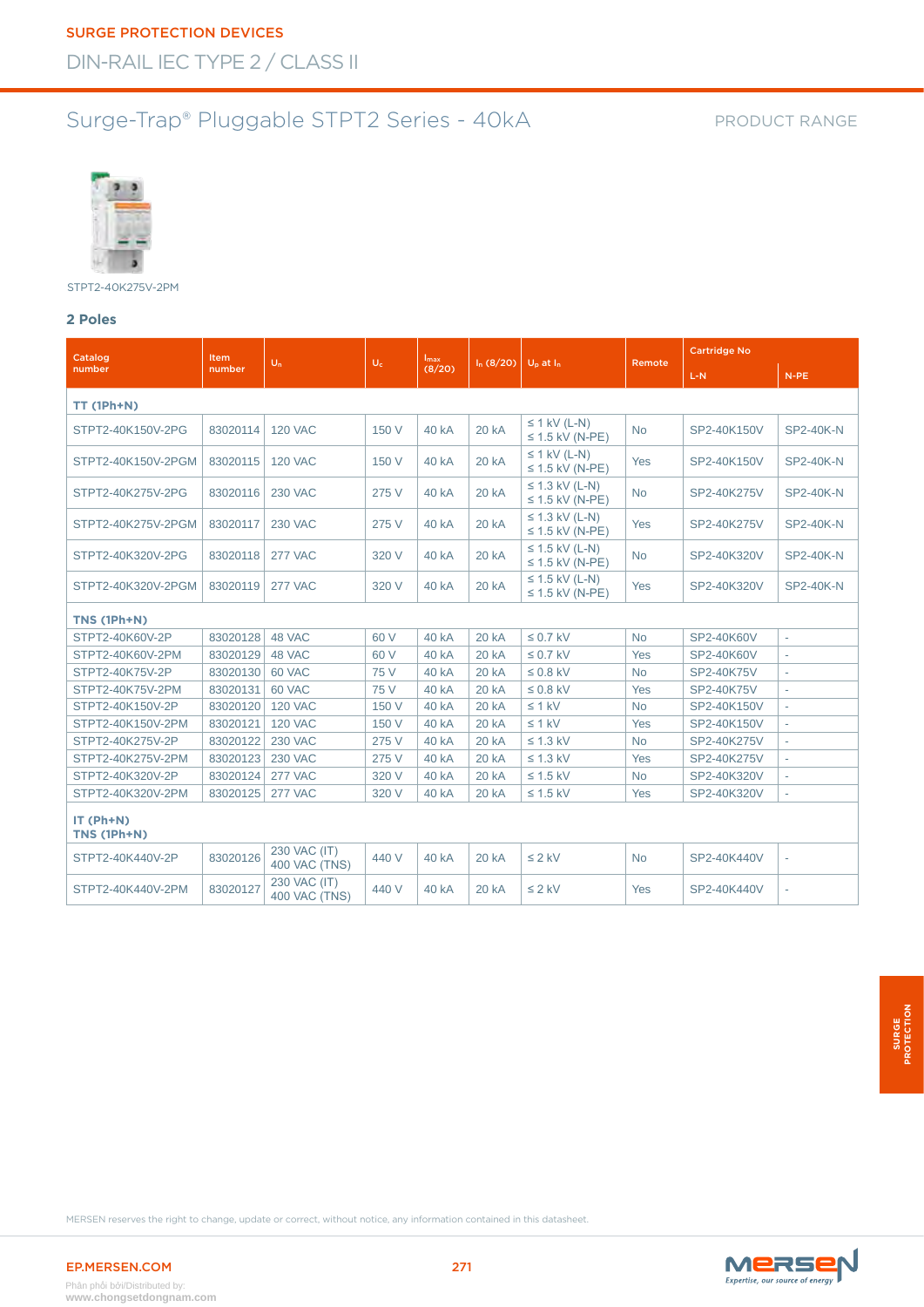#### PRODUCT RANGE



STPT2-40K275V-3PM

#### **3 Poles**

| Catalog<br>number     | <b>Item</b><br>number | $U_n$                                      | $U_c$ | Imax(8/20) | $I_n(8/20)$  | $U_p$ at $I_n$ | Remote    | <b>Cartridge No</b><br>L-N |
|-----------------------|-----------------------|--------------------------------------------|-------|------------|--------------|----------------|-----------|----------------------------|
| TNC (3Ph)             |                       |                                            |       |            |              |                |           |                            |
| STPT2-40K150V-3P      | 83020132              | 120 / 208 VAC                              | 150 V | 40 kA      | 20 kA        | $\leq 1$ kV    | <b>No</b> | SP2-40K150V                |
| STPT2-40K150V-3PM     | 83020133              | 120 / 208 VAC                              | 150 V | 40 kA      | 20 kA        | $\leq 1$ kV    | Yes       | SP2-40K150V                |
| STPT2-40K275V-3P      | 83020134              | 230 / 400 VAC                              | 275 V | 40 kA      | 20 kA        | $\leq$ 1.3 kV  | <b>No</b> | SP2-40K275V                |
| STPT2-40K275V-3PM     | 83020135              | 230 / 400 VAC                              | 275 V | 40 kA      | 20 kA        | $\leq$ 1.3 kV  | Yes       | SP2-40K275V                |
| STPT2-40K320V-3P      | 83020136              | 277 / 480 VAC                              | 320 V | 40 kA      | 20 kA        | $\leq$ 1.5 kV  | <b>No</b> | SP2-40K320V                |
| STPT2-40K320V-3PM     | 83020137              | 277 / 480 VAC                              | 320 V | 40 kA      | 20 kA        | $\leq$ 1.5 kV  | Yes       | SP2-40K320V                |
| STPT2-30K750V-3P      | 83020102              | 400 / 690 VAC (IT)<br>690 / 1000 VAC (TNC) | 750 V | 30 kA      | <b>15 kA</b> | $\leq 3$ kV    | <b>No</b> | SP2-30K750V                |
| STPT2-30K750V-3PM     | 83020103              | 400 / 690 VAC (IT)<br>690 / 1000 VAC (TNC) | 750 V | 30 kA      | <b>15 kA</b> | $\leq 3$ kV    | Yes       | SP2-30K750V                |
| IT(3Ph)<br>TNC (3Ph)  |                       |                                            |       |            |              |                |           |                            |
| STPT2-40K440V-3P      | 83020142              | 230 / 400 VAC (IT)<br>400 / 690 VAC (TNC)  | 440 V | 40 kA      | 20 kA        | $\leq 2$ kV    | <b>No</b> | SP2-40K440V                |
| STPT2-40K440V-3PM     | 83020143              | 230 / 400 VAC (IT)<br>400 / 690 VAC (TNC)  | 440 V | 40 kA      | 20 kA        | $\leq 2$ kV    | Yes       | SP2-40K440V                |
| IT (3ph) - Reinforced |                       |                                            |       |            |              |                |           |                            |
| STPT2-30K750V-3P-R    | 83020213              | 690 VAC (IT)<br>690 / 1000 VAC (TNC)       | 750 V | 30 kA      | 15 kA        | $\leq 6$ kV    | <b>No</b> | SP2-30K750V                |
| STPT2-30K750V-3P-RM   | 83020214              | 690 VAC (IT)<br>690 / 1000 VAC (TNC)       | 750 V | 30 kA      | <b>15 kA</b> | $\leq 6$ kV    | Yes       | SP2-30K750V                |
| STPT2-30K850V-3P-R    | 83020201              | 800 VAC (IT)<br>690 / 1000 VAC (TNC)       | 850 V | 30 kA      | 15 kA        | $\leq 6$ kV    | <b>No</b> | SP2-30K850V                |
| STPT2-30K850V-3P-RM   | 83020202              | 800 VAC (IT)<br>690 / 1000 VAC (TNC)       | 850 V | 30 kA      | <b>15 kA</b> | $\leq 6$ kV    | Yes       | SP2-30K850V                |

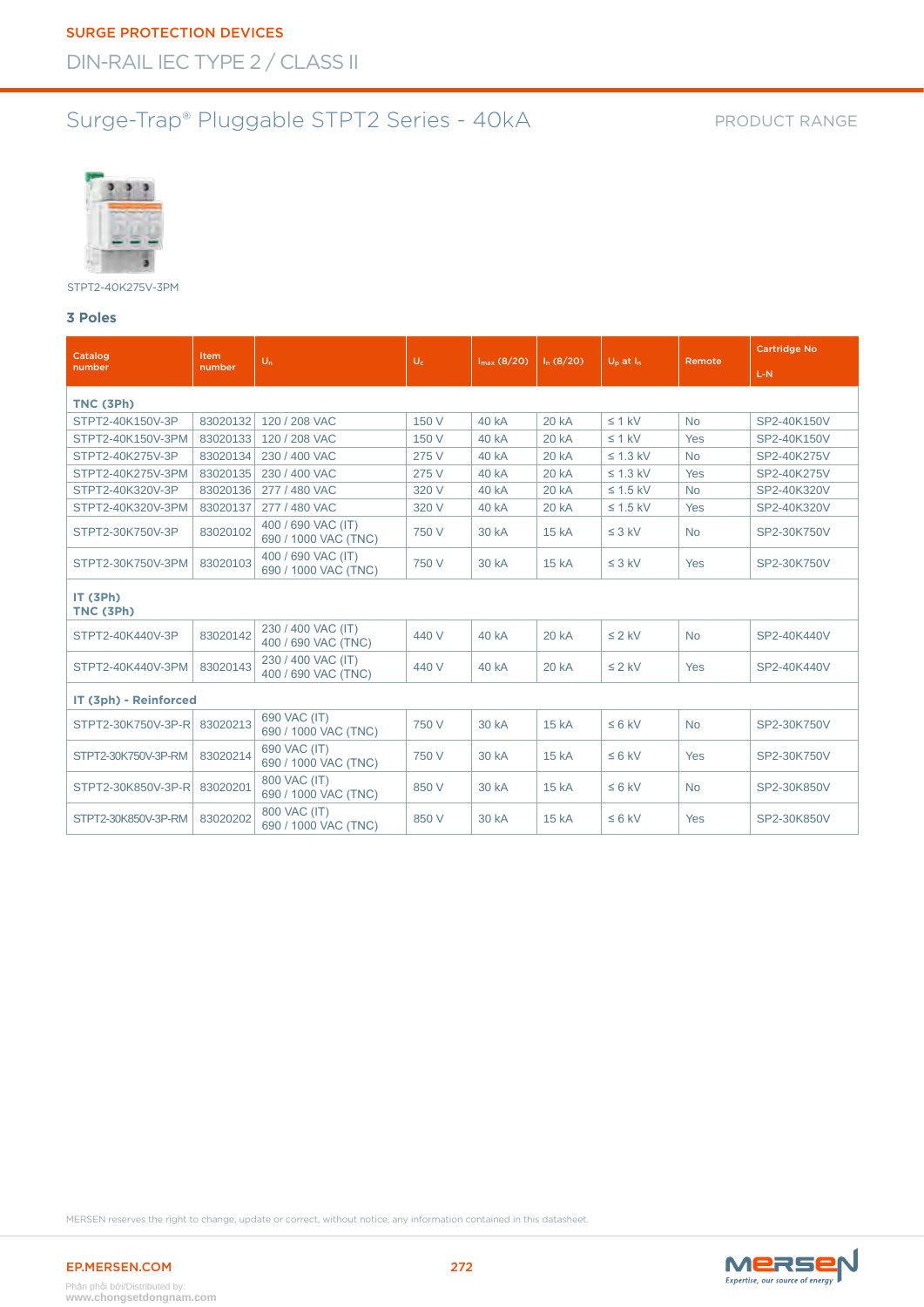### DIN-RAIL IEC TYPE 2 / CLASS II SURGE PROTECTION DEVICES

# Surge-Trap® Pluggable STPT2 Series - 40kA

#### PRODUCT RANGE



STPT2-40K275V-4PM

#### **4 Poles**

| Catalog                    | <b>Item</b> |                                       |       | <i>Imax</i> | In.          |                                             |           | <b>Cartridge No</b> |                          |  |
|----------------------------|-------------|---------------------------------------|-------|-------------|--------------|---------------------------------------------|-----------|---------------------|--------------------------|--|
| number                     | number      | $U_n$                                 | $U_c$ | (8/20)      | (8/20)       | $U_p$ at $I_n$                              | Remote    | L-N                 | $N-PE$                   |  |
| TT (3Ph+N)                 |             |                                       |       |             |              |                                             |           |                     |                          |  |
| STPT2-40K150V-4PG          | 83020144    | 120/208 VAC                           | 150 V | 40 kA       | <b>20 kA</b> | $\leq$ 1 kV (L-N)<br>$\leq$ 1.5 kV (N-PE)   | <b>No</b> | SP2-40K150V         | <b>SP2-40K-N</b>         |  |
| STPT2-40K150V-4PGM         | 83020145    | 120/208 VAC                           | 150 V | 40 kA       | <b>20 kA</b> | $\leq$ 1 kV (L-N)<br>$\leq$ 1.5 kV (N-PE)   | Yes       | SP2-40K150V         | <b>SP2-40K-N</b>         |  |
| STPT2-40K275V-4PG          | 83020146    | 230/400 VAC                           | 275 V | 40 kA       | <b>20 kA</b> | $\leq$ 1.3 kV (L-N)<br>$\leq$ 1.5 kV (N-PE) | <b>No</b> | SP2-40K275V         | <b>SP2-40K-N</b>         |  |
| STPT2-40K275V-4PGM         | 83020147    | 230/400 VAC                           | 275 V | 40 kA       | <b>20 kA</b> | $\leq$ 1.3 kV (L-N)<br>$\leq$ 1.5 kV (N-PE) | Yes       | SP2-40K275V         | <b>SP2-40K-N</b>         |  |
| STPT2-40K320V-4PG          | 83020148    | 277/480 VAC                           | 320 V | 40 kA       | <b>20 kA</b> | $\leq$ 1.5 kV (L-N)<br>$\leq$ 1.5 kV (N-PE) | <b>No</b> | SP2-40K320V         | <b>SP2-40K-N</b>         |  |
| STPT2-40K320V-4PGM         | 83020149    | 277/480 VAC                           | 320 V | 40 kA       | <b>20 kA</b> | $\leq$ 1.5 kV (L-N)<br>$\leq$ 1.5 kV (N-PE) | Yes       | SP2-40K320V         | <b>SP2-40K-N</b>         |  |
| TNS (3Ph+N)                |             |                                       |       |             |              |                                             |           |                     |                          |  |
| STPT2-40K150V-4P           | 83020150    | 120/208 VAC                           | 150 V | 40 kA       | 20 kA        | $\leq 1$ kV                                 | <b>No</b> | SP2-40K150V         | $\overline{\phantom{a}}$ |  |
| STPT2-40K150V-4PM          | 83020151    | 120/208 VAC                           | 150 V | 40 kA       | <b>20 kA</b> | $\leq 1$ kV                                 | Yes       | SP2-40K150V         | $\overline{\phantom{0}}$ |  |
| STPT2-40K275V-4P           | 83020152    | 230/400 VAC                           | 275 V | 40 kA       | <b>20 kA</b> | $\leq$ 1.3 kV                               | <b>No</b> | SP2-40K275V         | $\overline{\phantom{a}}$ |  |
| STPT2-40K275V-4PM          | 83020153    | 230/400 VAC                           | 275 V | 40 kA       | <b>20 kA</b> | $\leq$ 1.3 kV                               | Yes       | SP2-40K275V         | $\overline{\phantom{a}}$ |  |
| STPT2-40K320V-4P           | 83020154    | 277/480 VAC                           | 320 V | 40 kA       | <b>20 kA</b> | $\leq$ 1.5 kV                               | <b>No</b> | SP2-40K320V         | L,                       |  |
| STPT2-40K320V-4PM          | 83020155    | 277/480 VAC                           | 320 V | 40 kA       | 20 kA        | $\leq$ 1.5 kV                               | Yes       | SP2-40K320V         | $\overline{\phantom{a}}$ |  |
| $IT(3Ph+N)$<br>TNS (3Ph+N) |             |                                       |       |             |              |                                             |           |                     |                          |  |
| STPT2-40K440V-4P           | 83020156    | 230/400 VAC (IT)<br>400/690 VAC (TNS) | 440 V | 40 kA       | <b>20 kA</b> | $\leq$ 2 kV                                 | <b>No</b> | SP2-40K440V         | $\overline{\phantom{a}}$ |  |
| STPT2-40K440V-4PM          | 83020157    | 230/400 VAC (IT)<br>400/690 VAC (TNS) | 440 V | 40 kA       | <b>20 kA</b> | $\leq$ 2 kV                                 | Yes       | SP2-40K440V         | L,                       |  |

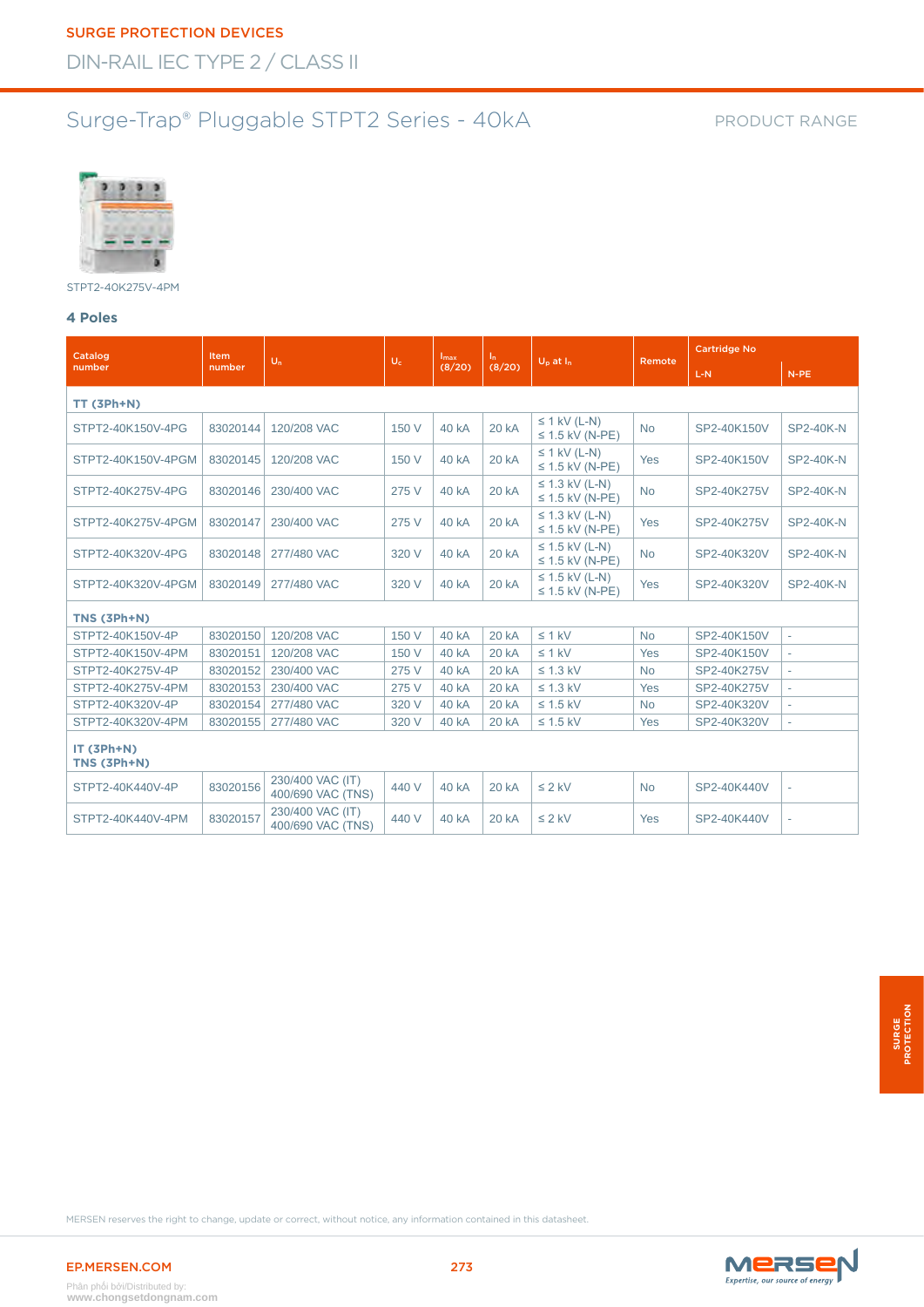

SP2-40K275V

#### **Replacement cartridges**

| Catalog<br>number | <b>Item</b><br>number | $\overline{\mathbf{U}}_n$ | $U_c$ | $I_{max}$ (8/20) | $I_n(8/20)$  | $U_D$ at $I_D$ |
|-------------------|-----------------------|---------------------------|-------|------------------|--------------|----------------|
| L-N               |                       |                           |       |                  |              |                |
| SP2-40K60V        | 83020008              | 48 VAC                    | 60 V  | 40 kA            | 20 kA        | $\leq$ 0.7 kV  |
| SP2-40K75V        | 83020009              | 60 VAC                    | 75 V  | 40 kA            | 20 kA        | $\leq$ 0.8 kV  |
| SP2-40K150V       | 83020001              | <b>120 VAC</b>            | 150 V | 40 kA            | 20 kA        | $\leq 1$ kV    |
| SP2-40K275V       | 83020002              | <b>230 VAC</b>            | 275 V | 40 kA            | 20 kA        | $\leq$ 1.3 kV  |
| SP2-40K320V       | 83020003              | <b>277 VAC</b>            | 320 V | 40 kA            | 20 kA        | $\leq$ 1.5 kV  |
| SP2-40K440V       | 83020004              | 400 VAC                   | 440 V | 40 kA            | 20 kA        | $\leq 2$ kV    |
| SP2-30K750V       | 83020007              | 690 VAC                   | 750 V | 30 kA            | <b>15 kA</b> | $\leq$ 3 kV    |
| SP2-30K850V       | 83020022              | 850 VAC                   | 850V  | 30 kA            | <b>15 kA</b> | $\leq$ 3 kV    |
| $N-PE$            |                       |                           |       |                  |              |                |
| <b>SP2-40K-N</b>  | 83020000              | Neutral                   | 277 V | 40 kA            | 20 kA        | $\leq$ 1.5 kV  |

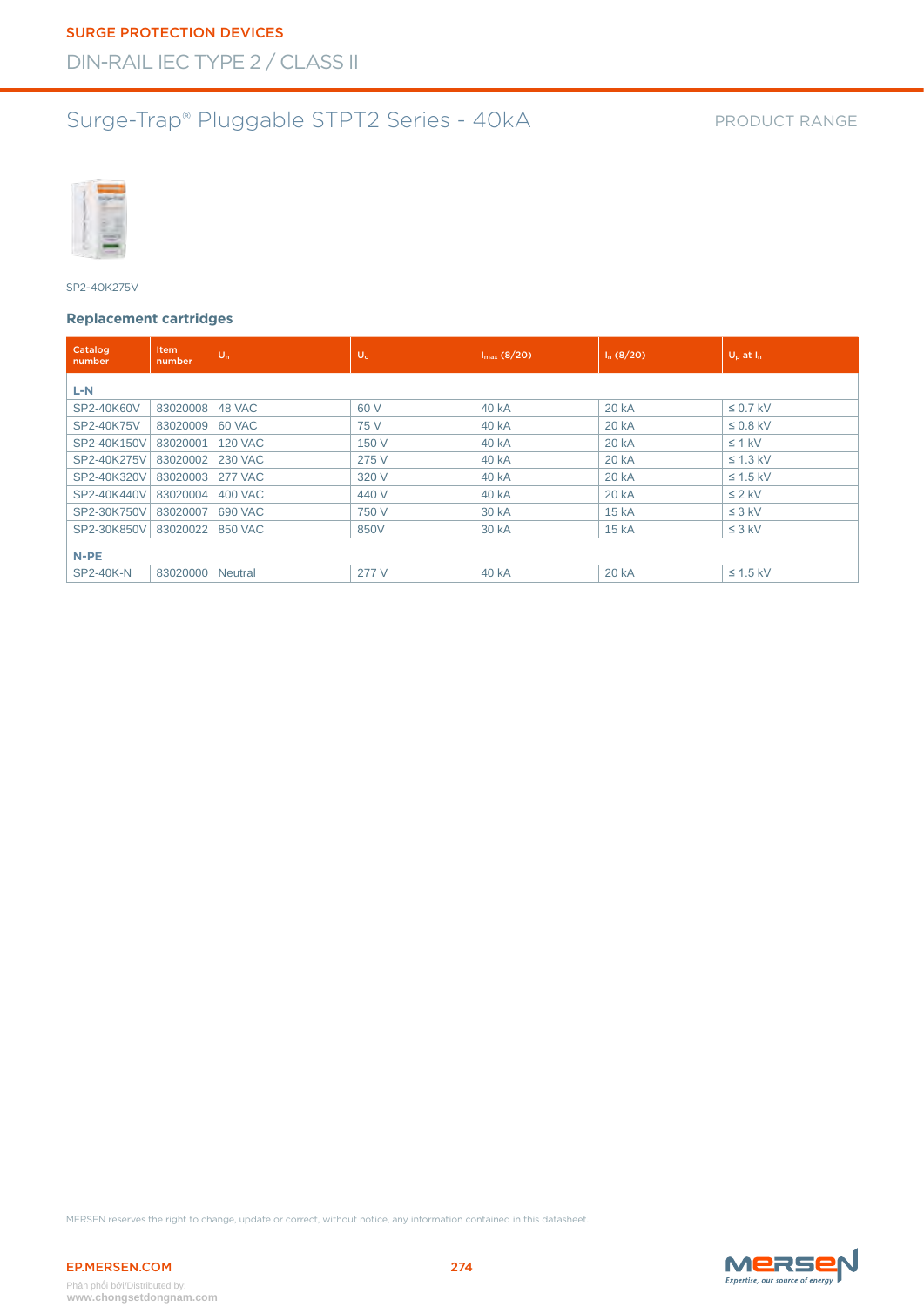#### PRODUCT RANGE



#### STPT23-20K320V-1PM

#### **1 Pole**

| Catalog            | <b>Item</b> | $U_n$                            | $U_c$ | Imax   | $I_n(8/20)$       | $U_{\alpha c}$ | $U_p$ at $I_n$ | Remote    | <b>Cartridge No</b> |                          |
|--------------------|-------------|----------------------------------|-------|--------|-------------------|----------------|----------------|-----------|---------------------|--------------------------|
| number             | number      |                                  |       | (8/20) |                   |                |                |           | L-N                 | $N-PE$                   |
| $L-N(1Ph)$         |             |                                  |       |        |                   |                |                |           |                     |                          |
| STPT23-20K150V-1P  | 83230100    | <b>120 VAC</b>                   | 150 V | 20 kA  | 10 <sub>k</sub> A | 10 kV          | $\leq$ 0.8 kV  | <b>No</b> | SP23-20K150V        | $\overline{\phantom{a}}$ |
| STPT23-20K150V-1PM | 83230101    | <b>120 VAC</b>                   | 150 V | 20 kA  | 10 kA             | 10 kV          | $\leq$ 0.8 kV  | Yes       | SP23-20K150V        | ٠                        |
| STPT23-20K320V-1P  | 83230102    | 230 VAC<br><b>277 VAC</b>        | 320 V | 20 kA  | 10 kA             | 10 kV          | $\leq$ 1.4 kV  | <b>No</b> | SP23-20K320V        | $\overline{\phantom{a}}$ |
| STPT23-20K320V-1PM | 83230103    | <b>230 VAC</b><br><b>277 VAC</b> | 320 V | 20 kA  | 10 kA             | 10 kV          | $\leq$ 1.4 kV  | Yes       | SP23-20K320V        | $\overline{\phantom{a}}$ |
| $N-PE(N)$          |             |                                  |       |        |                   |                |                |           |                     |                          |
| STPT23-20K-N       | 83230106    | <b>Neutral</b>                   | 255 V | 20 kA  | 10 kA             | 10 kV          | $\leq$ 1.5 kV  | <b>No</b> | ٠                   | SP23-20K-N               |



STPT23-20K320V-2PM

#### **2 Poles**

| Catalog                | Item     | $U_n$                            | $U_c$ | Imax         | In.          | $U_{\rm oc}$ | $U_p$ at $I_n$                              | Remote    | <b>Cartridge No</b> |                          |
|------------------------|----------|----------------------------------|-------|--------------|--------------|--------------|---------------------------------------------|-----------|---------------------|--------------------------|
| number                 | number   |                                  |       | (8/20)       | (8/20)       |              |                                             |           | $L-N$               | $N-PE$                   |
| $TT(1Ph+N)$            |          |                                  |       |              |              |              |                                             |           |                     |                          |
| STPT23-20K150V-2PG     | 83230108 | <b>120 VAC</b>                   | 150 V | <b>20 kA</b> | <b>10 kA</b> | <b>10 kV</b> | $\leq$ 0.8 kV (L-N)<br>$\leq$ 1.5 kV (N-PE) | <b>No</b> | SP23-20K150V        | SP23-20K-N               |
| STPT23-20K150V-2PGM    | 83230109 | <b>120 VAC</b>                   | 150 V | <b>20 kA</b> | <b>10 kA</b> | <b>10 kV</b> | $\leq$ 0.8 kV (L-N)<br>$\leq$ 1.5 kV (N-PE) | Yes       | SP23-20K150V        | SP23-20K-N               |
| STPT23-20K275V-2PG-LF  | 83230110 | <b>230 VAC</b>                   | 275 V | <b>20 kA</b> | <b>10 kA</b> | 10 kV        | $\leq$ 1.5 kV (L-N)<br>$\leq$ 1.5 kV (N-PE) | <b>No</b> | SP23-20K275V-LF     | SP23-20K-N               |
| STPT23-20K275V-2PG-LFM | 83230111 | <b>230 VAC</b>                   | 275 V | <b>20 kA</b> | <b>10 kA</b> | <b>10 kV</b> | $\leq$ 1.5 kV (L-N)<br>$\leq$ 1.5 kV (N-PE) | Yes       | SP23-20K275V-LF     | SP23-20K-N               |
| STPT23-20K320V-2PG     | 83230112 | <b>230 VAC</b><br><b>277 VAC</b> | 320 V | <b>20 kA</b> | <b>10 kA</b> | 10 kV        | $\leq$ 1.4 kV (L-N)<br>$\leq$ 1.5 kV (N-PE) | <b>No</b> | SP23-20K320V        | SP23-20K-N               |
| STPT23-20K320V-2PGM    | 83230113 | <b>230 VAC</b><br><b>277 VAC</b> | 320 V | 20 kA        | <b>10 kA</b> | <b>10 kV</b> | $\leq$ 1.4 kV (L-N)<br>$\leq$ 1.5 kV (N-PE) | Yes       | SP23-20K320V        | SP23-20K-N               |
| TNS (1Ph+N)            |          |                                  |       |              |              |              |                                             |           |                     |                          |
| STPT23-20K150V-2P      | 83230114 | <b>120 VAC</b>                   | 150 V | <b>20 kA</b> | <b>10 kA</b> | 10 kV        | $\leq 0.8$ kV                               | <b>No</b> | SP23-20K150V        | $\overline{\phantom{a}}$ |
| STPT23-20K150V-2PM     | 83230115 | <b>120 VAC</b>                   | 150 V | <b>20 kA</b> | <b>10 kA</b> | <b>10 kV</b> | $\leq$ 0.8 kV                               | Yes       | SP23-20K150V        | $\overline{\phantom{a}}$ |
| STPT23-20K275V-2P-LF   | 83230134 | <b>230 VAC</b>                   | 275 V | <b>20 kA</b> | <b>10 kA</b> | 10 kV        | $\leq$ 1.5 kV                               | <b>No</b> | SP23-20K275V-LF     | $\overline{\phantom{a}}$ |
| STPT23-20K275V-2P-LFM  | 83230135 | <b>230 VAC</b>                   | 275 V | <b>20 kA</b> | <b>10 kA</b> | 10 kV        | $\leq$ 1.5 kV                               | Yes       | SP23-20K275V-LF     | $\overline{\phantom{a}}$ |
| STPT23-20K320V-2P      | 83230116 | <b>230 VAC</b><br><b>277 VAC</b> | 320 V | 20 kA        | <b>10 kA</b> | 10 kV        | $\leq$ 1.4 kV                               | <b>No</b> | SP23-20K320V        | $\overline{\phantom{a}}$ |
| STPT23-20K320V-2PM     | 83230117 | <b>230 VAC</b><br><b>277 VAC</b> | 320 V | 20 kA        | <b>10 kA</b> | 10 kV        | $\leq$ 1.4 kV                               | Yes       | SP23-20K320V        | ٠                        |

MERSEN reserves the right to change, update or correct, without notice, any information contained in this datasheet.

EP.MERSEN.COM 275

Phân phối bởi/Distributed by: **www.chongsetdongnam.com**

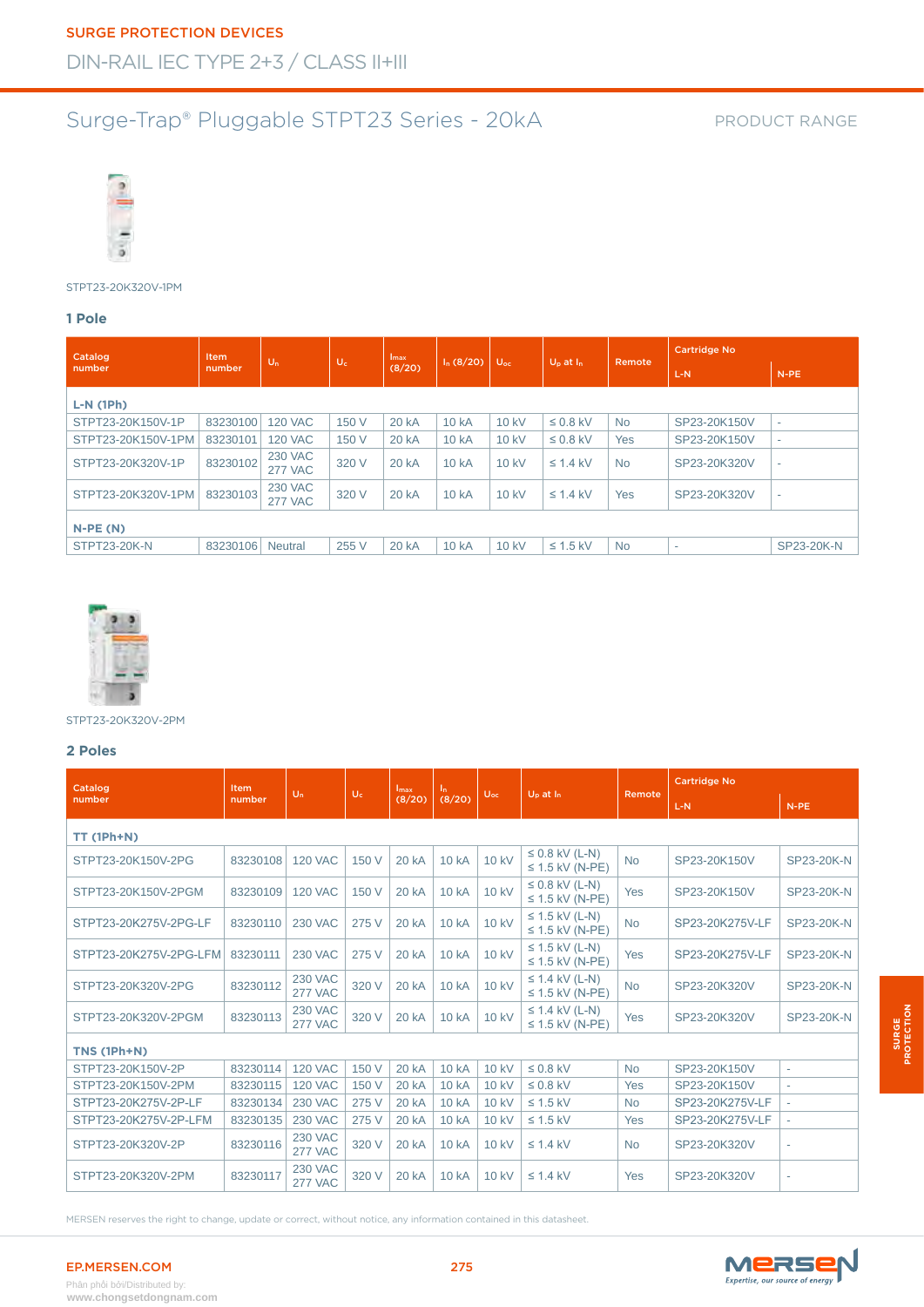#### PRODUCT RANGE



STPT23-20K320V-3PM

#### **3 Poles**

| Catalog               | <b>Item</b> | $U_n$                          | $U_c$ | Imax   | $I_n(8/20)$       | $U_{\rm oc}$ | $U_D$ at $I_D$ | Remote    | <b>Cartridge No</b> |
|-----------------------|-------------|--------------------------------|-------|--------|-------------------|--------------|----------------|-----------|---------------------|
| number                | number      |                                |       | (8/20) |                   |              |                |           | L-N                 |
| TNC (3Ph)             |             |                                |       |        |                   |              |                |           |                     |
| STPT23-20K150V-3P     | 83230118    | 120 / 208 VAC                  | 150 V | 20 kA  | 10 kA             | 10 kV        | $\leq$ 0.8 kV  | <b>No</b> | SP23-20K150V        |
| STPT23-20K150V-3PM    | 83230119    | 120 / 208 VAC                  | 150 V | 20 kA  | <b>10 kA</b>      | 10 kV        | $\leq$ 0.8 kV  | Yes       | SP23-20K150V        |
| STPT23-20K275V-3P-LF  | 83230120    | 230 / 400 VAC                  | 275 V | 20 kA  | 10 kA             | 10 kV        | $\leq$ 1.5 kV  | <b>No</b> | SP23-20K275V-LF     |
| STPT23-20K275V-3P-LFM | 83230121    | 230 / 400 VAC                  | 275 V | 20 kA  | 10 kA             | 10 kV        | $\leq$ 1.5 kV  | Yes       | SP23-20K275V-LF     |
| STPT23-20K320V-3P     | 83230122    | 230 / 400 VAC<br>277 / 480 VAC | 320 V | 20 kA  | 10 <sub>k</sub> A | 10 kV        | $\leq$ 1.4 kV  | <b>No</b> | SP23-20K320V        |
| STPT23-20K320V-3PM    | 83230123    | 230 / 400 VAC<br>277 / 480 VAC | 320 V | 20 kA  | 10 <sub>k</sub> A | 10 kV        | $\leq 1.4$ kV  | Yes       | SP23-20K320V        |



STPT23-20K320V-4PM

#### **4 Poles**

| Catalog                | Item     | $U_n$                      | $U_c$ | <i>Imax</i>  | In.          | $U_{\rm oc}$ | $U_p$ at $I_n$                              | Remote     | <b>Cartridge No</b> |                          |
|------------------------|----------|----------------------------|-------|--------------|--------------|--------------|---------------------------------------------|------------|---------------------|--------------------------|
| number                 | number   |                            |       | (8/20)       | (8/20)       |              |                                             |            | $L-N$               | $N-PE$                   |
| TT (3Ph+N)             |          |                            |       |              |              |              |                                             |            |                     |                          |
| STPT23-20K150V-4PG     | 83230124 | 120/208 VAC                | 150 V | <b>20 kA</b> | <b>10 kA</b> | 10 kV        | $\leq$ 0.8 kV (L-N)<br>$\leq$ 1.5 kV (N-PE) | <b>No</b>  | SP23-20K150V        | SP23-20K-N               |
| STPT23-20K150V-4PGM    | 83230125 | 120/208 VAC                | 150 V | <b>20 kA</b> | <b>10 kA</b> | <b>10 kV</b> | $\leq$ 0.8 kV (L-N)<br>$\leq$ 1.5 kV (N-PE) | Yes        | SP23-20K150V        | SP23-20K-N               |
| STPT23-20K275V-4PG-LF  | 83230126 | 230/400 VAC                | 275 V | <b>20 kA</b> | <b>10 kA</b> | <b>10 kV</b> | $\leq$ 1.5 kV (L-N)<br>$\leq$ 1.5 kV (N-PE) | <b>No</b>  | SP23-20K275V-LF     | SP23-20K-N               |
| STPT23-20K275V-4PG-LFM | 83230127 | 230/400 VAC                | 275 V | 20 kA        | <b>10 kA</b> | 10 kV        | $\leq$ 1.5 kV (L-N)<br>$\leq$ 1.5 kV (N-PE) | <b>Yes</b> | SP23-20K275V-LF     | SP23-20K-N               |
| STPT23-20K320V-4PG     | 83230128 | 230/400 VAC<br>277/400 VAC | 320 V | 20 kA        | <b>10 kA</b> | 10 kV        | $\leq$ 1.4 kV (L-N)<br>$\leq$ 1.5 kV (N-PE) | <b>No</b>  | SP23-20K320V        | SP23-20K-N               |
| STPT23-20K320V-4PGM    | 83230129 | 230/400 VAC<br>277/400 VAC | 320 V | 20 kA        | <b>10 kA</b> | <b>10 kV</b> | $\leq$ 1.4 kV (L-N)<br>$\leq$ 1.5 kV (N-PE) | Yes        | SP23-20K320V        | SP23-20K-N               |
| TNS (3Ph+N)            |          |                            |       |              |              |              |                                             |            |                     |                          |
| STPT23-20K150V-4P      | 83230130 | 120/208 VAC                | 150 V | <b>20 kA</b> | <b>10 kA</b> | 10 kV        | $\leq$ 0.8 kV                               | <b>No</b>  | SP23-20K150V        | $\sim$                   |
| STPT23-20K150V-4PM     | 83230131 | 120/208 VAC                | 150 V | 20 kA        | <b>10 kA</b> | 10 kV        | $\leq$ 0.8 kV                               | Yes        | SP23-20K150V        | $\sim$                   |
| STPT23-20K275V-4P-LF   | 83230136 | 230/400 VAC                | 275 V | 20 kA        | <b>10 kA</b> | 10 kV        | $\leq$ 1.5 kV                               | <b>No</b>  | SP23-20K275V-LF     |                          |
| STPT23-20K275V-4P-LFM  | 83230137 | 230/400 VAC                | 275 V | <b>20 kA</b> | <b>10 kA</b> | <b>10 kV</b> | $\leq$ 1.5 kV                               | Yes        | SP23-20K275V-LF     | ٠                        |
| STPT23-20K320V-4P      | 83230132 | 230/400 VAC<br>277/400 VAC | 320 V | 20 kA        | 10 kA        | <b>10 kV</b> | $\leq$ 1.4 kV                               | <b>No</b>  | SP23-20K320V        | ٠                        |
| STPT23-20K320V-4PM     | 83230133 | 230/400 VAC<br>277/400 VAC | 320 V | 20 kA        | <b>10 kA</b> | 10 kV        | $\leq$ 1.4 kV                               | Yes        | SP23-20K320V        | $\overline{\phantom{a}}$ |

MERSEN reserves the right to change, update or correct, without notice, any information contained in this datasheet.

EP.MERSEN.COM 276

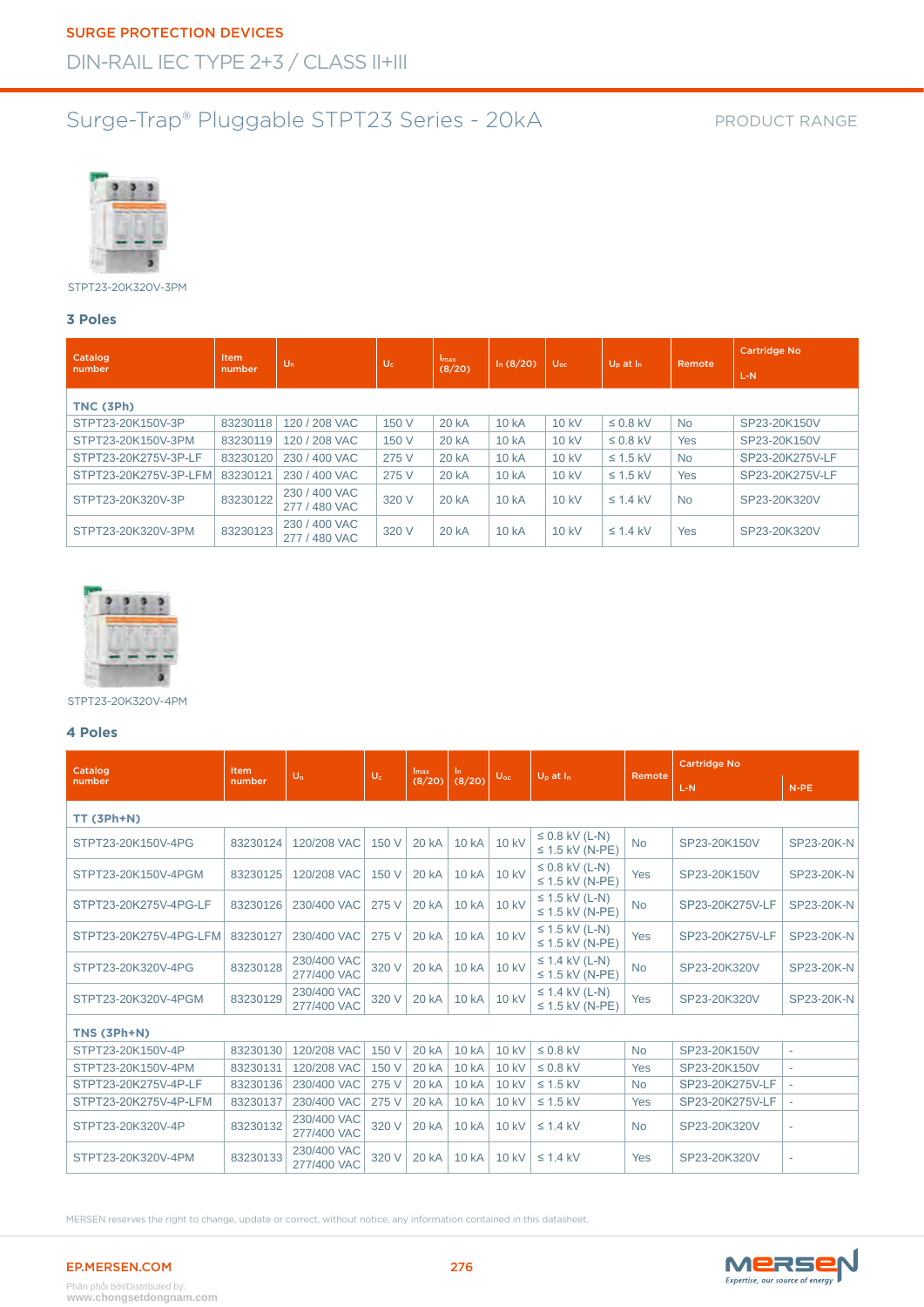

SP23-20K320V

#### **Replacement cartridges**

| Catalog<br>number | <b>Item</b><br>number | $U_n$                            | $U_c$ | $I_{max}$ (8/20) | $I_n(8/20)$  | $U_{\alpha c}$ | $U_p$ at $I_n$ |
|-------------------|-----------------------|----------------------------------|-------|------------------|--------------|----------------|----------------|
| L-N               |                       |                                  |       |                  |              |                |                |
| SP23-20K150V      | 83230001              | <b>120 VAC</b>                   | 150 V | 20 kA            | 10 kA        | 10 kV          | $\leq$ 0.8 kV  |
| SP23-20K275V-LF   | 83230003              | <b>230 VAC</b>                   | 275 V | 20 kA            | <b>10 kA</b> | 10 kV          | $\leq$ 1.5 kV  |
| SP23-20K320V      | 83230002              | <b>230 VAC</b><br><b>277 VAC</b> | 320 V | 20 kA            | 10 kA        | 10 kV          | $\leq$ 1.4 kV  |
| $N-PE$            |                       |                                  |       |                  |              |                |                |
| SP23-20K-N        | 83230000              | <b>Neutral</b>                   | 255 V | 20 kA            | 10 kA        | 10 kV          | $\leq$ 1.5 kV  |

### Surge-Trap® Monobloc STET23 Series - 20kA with EMI Filter PRODUCT RANGE



STET23-20K275V-SPM

#### **2 Poles**

| <b>Catalog</b><br>number              | Item<br>number | $U_n$ | 'Ua   | $I_{max}$ (8/20) | $I_n(8/20)$       | $U_p$ at $I_n$ | TΡ  | Remote |
|---------------------------------------|----------------|-------|-------|------------------|-------------------|----------------|-----|--------|
| TT/TNS (1Ph+N)                        |                |       |       |                  |                   |                |     |        |
| STET23-20K150V-SPM 83230401   120 VAC |                |       | 150 V | 20 kA            | 10 <sub>k</sub> A | $\leq$ 0.8 kV  | 20A | Yes    |
| STET23-20K275V-SPM 83230403 230 VAC   |                |       | 275 V | 20 kA            | 10 <sub>k</sub> A | $\leq$ 1.2 kV  | 20A | Yes    |



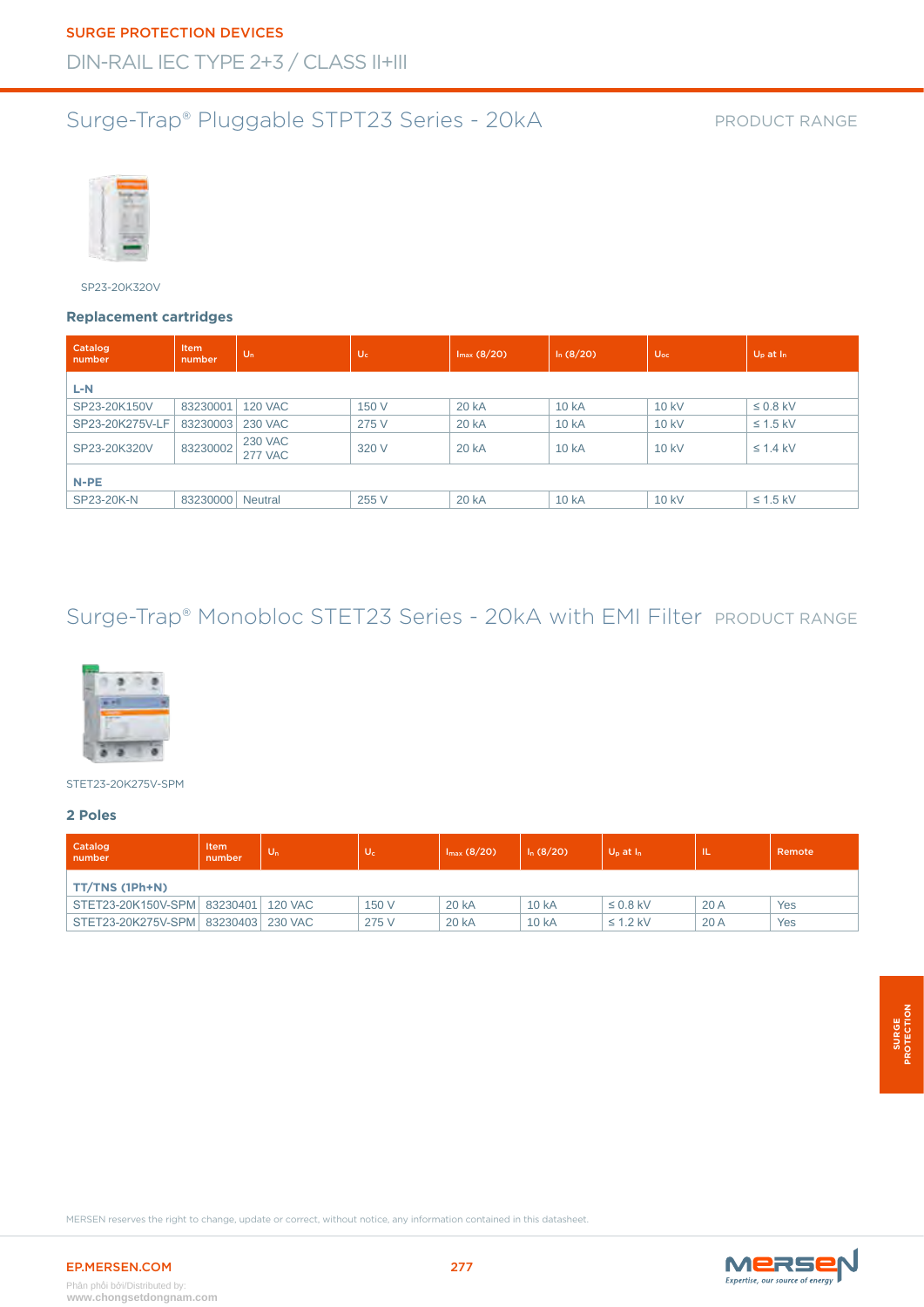### Surge-Trap® Monobloc STMT23 Series



STMT23-20K275V-SP-SM

#### **2 Poles (Parallel)**

| Catalog<br>number    | <b>Item</b><br>number | $U_n$ | Uc/MCOV                          | Imax<br>(8/20)   | $I_n(8/20)$ | $U_{\rm oc}$    | <b>MLV</b>                                    | $U_p$ at $I_n$                               | Remote     |
|----------------------|-----------------------|-------|----------------------------------|------------------|-------------|-----------------|-----------------------------------------------|----------------------------------------------|------------|
| TT/TNS (1Ph+N)       |                       |       |                                  |                  |             |                 |                                               |                                              |            |
| STMT23-20K275V-SP-S  | 83230510              | 230 V | <b>275 VAC</b><br>365 VDC        | 20 kA            | 10 kA       | 10 kV           | $\leq$ 1.4 kV (L-N)<br>$\leq$ 1.4 kV (N-PE)   | $\leq$ 1.4 kV (L-N)<br>$\leq$ 1.4 kV (N-PE)  | <b>No</b>  |
| STMT23-20K275V-SP-SM | 83230511              | 230 V | <b>275 VAC</b><br>365 VDC        | 20 kA            | 10 kA       | 10 kV           | $\leq$ 1.4 kV (L-N)<br>$\leq$ 1.4 kV (N-PE)   | $\leq$ 1.4 kV (L-N)<br>$\leq$ 1.4 kV (N-PE)  | Yes        |
| STMT23-6K150V-SP-S   | 83230502              | 120 V | <b>150 VAC</b><br><b>200 VDC</b> | 6 <sub>k</sub> A | 3 kA        | 6 kV            | $\leq$ 0.61 kV (L-N)<br>$\leq$ 1.03 kV (N-PE) | $\leq$ 0.7 kV (L-N)<br>$\leq$ 0.9 kV (N-PE)  | <b>No</b>  |
| STMT23-6K150V-SP-SM  | 83230503              | 120 V | <b>150 VAC</b><br><b>200 VDC</b> | 6 <sub>k</sub> A | 3 kA        | 6 kV            | $\leq$ 0.61 kV (L-N)<br>$\leq$ 1.03 kV (N-PE) | $\leq$ 0.7 kV (L-N)<br>$\leq$ 0.9 kV (N-PE)  | <b>Yes</b> |
| STMT23-6K20V-SP-S    | 83230500              | 12V   | 20 VAC<br>25 VDC                 | 6 <sub>k</sub> A | 3 kA        | 6 <sub>kV</sub> | $\leq$ 0.22 kV (L-N)<br>$\leq$ 0.67 kV (N-PE) | $\leq$ 0.22 kV (L-N)<br>$\leq$ 0.7 kV (N-PE) | <b>No</b>  |
| STMT23-6K20V-SP-SM   | 83230501              | 12V   | 20 VAC<br>25 VDC                 | 6 <sub>k</sub> A | 3 kA        | 6 <sub>kV</sub> | $\leq$ 0.22 kV (L-N)<br>$\leq$ 0.67 kV (N-PE) | $\leq$ 0.22 kV (L-N)<br>$\leq$ 0.7 kV (N-PE) | <b>Yes</b> |
| STMT23-6K30V-SP-S    | 83230504              | 24 V  | 30 VAC<br>36 VDC                 | 6 kA             | 3 kA        | 6 <sub>kV</sub> | $≤$ 0.26 kV (L-N)<br>$\leq$ 0.78 kV (N-PE)    | $\leq$ 0.22 kV (L-N)<br>$\leq$ 0.7 kV (N-PE) | <b>No</b>  |
| STMT23-6K30V-SP-SM   | 83230505              | 24 V  | 30 VAC<br>36 VDC                 | 6 <sub>k</sub> A | 3 kA        | 6 kV            | $\leq$ 0.26 kV (L-N)<br>$\leq$ 0.78 kV (N-PE) | $\leq$ 0.22 kV (L-N)<br>$\leq$ 0.7 kV (N-PE) | <b>Yes</b> |
| STMT23-6K60V-SP-S    | 83230506              | 48 V  | 60 VAC<br>77 VDC                 | 6 <sub>k</sub> A | 3 kA        | 6 <sub>kV</sub> | ≤ 0.48 kV (L-N)<br>$\leq$ 0.93 kV (N-PE)      | $\leq$ 0.33 kV (L-N)<br>$\leq$ 0.7 kV (N-PE) | <b>No</b>  |
| STMT23-6K60V-SP-SM   | 83230507              | 48 V  | 60 VAC<br>77 VDC                 | 6 <sub>k</sub> A | 3 kA        | 6 kV            | $\leq$ 0.48 kV (L-N)<br>$\leq$ 0.93 kV (N-PE) | $\leq$ 0.33 kV (L-N)<br>$\leq$ 0.7 kV (N-PE) | <b>Yes</b> |
| STMT23-6K75V-SP-S    | 83230508              | 60 V  | 75 VAC<br><b>100 VDC</b>         | 6 kA             | 3 kA        | 6 kV            | $\leq$ 0.48 kV (L-N)<br>$\leq$ 0.93 kV (N-PE) | $\leq$ 0.5 kV (L-N)<br>$\leq$ 0.9 kV (N-PE)  | <b>No</b>  |
| STMT23-6K75V-SP-SM   | 83230509              | 60 V  | 75 VAC<br>100 VDC                | 6 <sub>k</sub> A | 3 kA        | 6 <sub>kV</sub> | $\leq$ 0.48 kV (L-N)<br>$\leq$ 0.93 kV (N-PE) | $\leq$ 0.5 kV (L-N)<br>$\leq$ 0.9 kV (N-PE)  | Yes        |

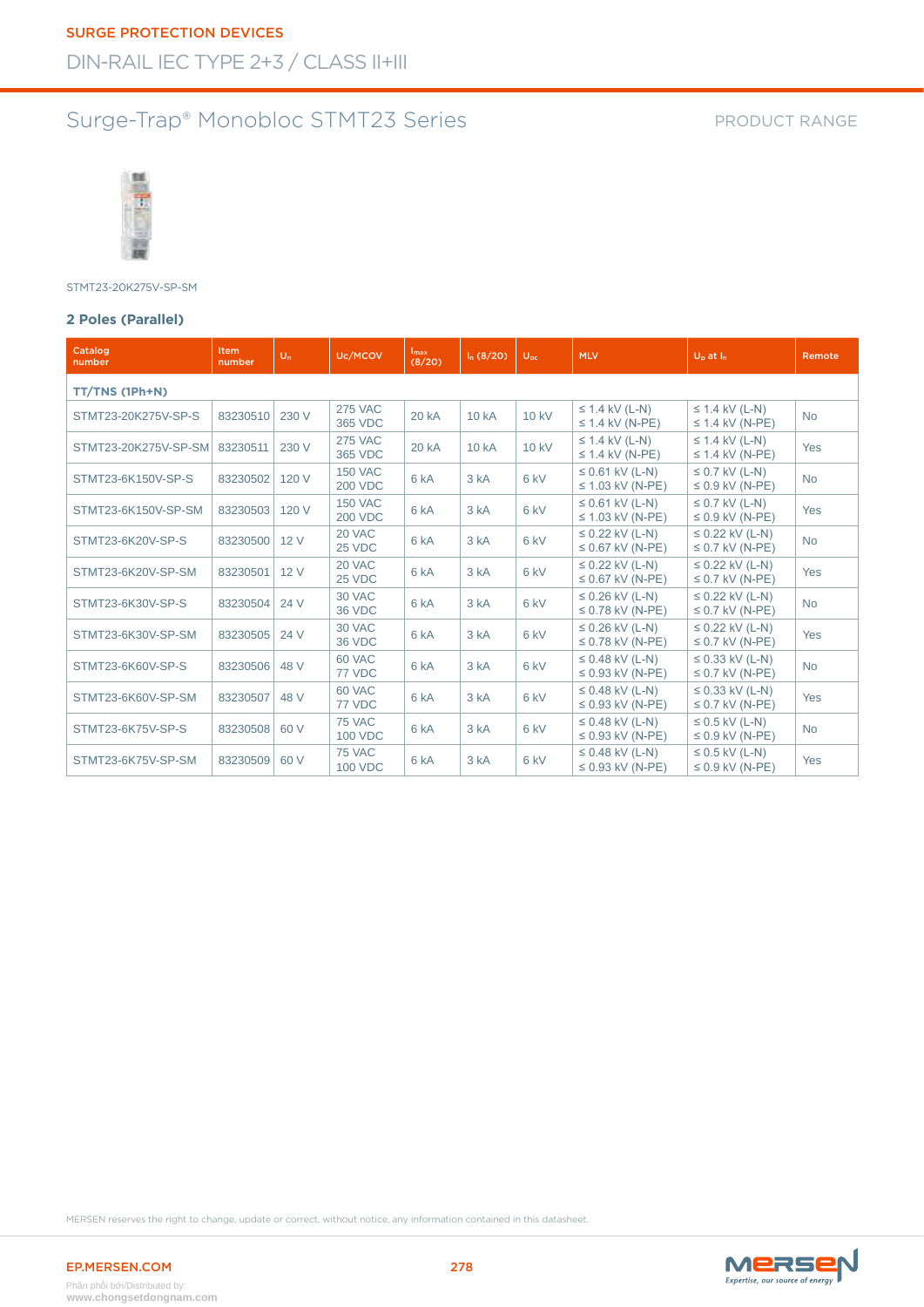# Surge-Trap® Signal - STS NET



STS-NET-CAT5-1P

#### **1 Pole**

| Catalog<br>number   | Item<br>number | $U_n$       | $U_c$       | $I_n(8/20)$ | $U_p$ at $I_n$              | IL.         | Bandwidth (fg) | Protected<br><b>Wires</b> | <b>Connection type</b> |
|---------------------|----------------|-------------|-------------|-------------|-----------------------------|-------------|----------------|---------------------------|------------------------|
| CAT <sub>5</sub>    |                |             |             |             |                             |             |                |                           |                        |
| STS-NET-CAT5-1P     | 83040510 5 V   |             | 6 V         | 0.25A       | $\leq$ 35 V                 | 0.1A        | 100 MHz        | 4 Pairs                   | <b>RJ45</b>            |
| CAT <sub>6</sub>    |                |             |             |             |                             |             |                |                           |                        |
| STS-NET-CAT6-1P     | 83040520 5 V   |             | 6 V         | 0.25A       | $\leq$ 35 V                 | 0.1A        | 250 MHz        | 4 Pairs                   | <b>RJ45</b>            |
| STS-NET-CAT6-PoE-1P | 83040525       | 5 V<br>48 V | 6 V<br>55 V | 0.25A       | $\leq$ 35 V<br>$\leq$ 130 V | 0.1A<br>1 A | 250 MHz        | 4 Pairs                   | <b>RJ45</b>            |

MERSEN reserves the right to change, update or correct, without notice, any information contained in this datasheet.

Phân phối bởi/Distributed by: **www.chongsetdongnam.com**

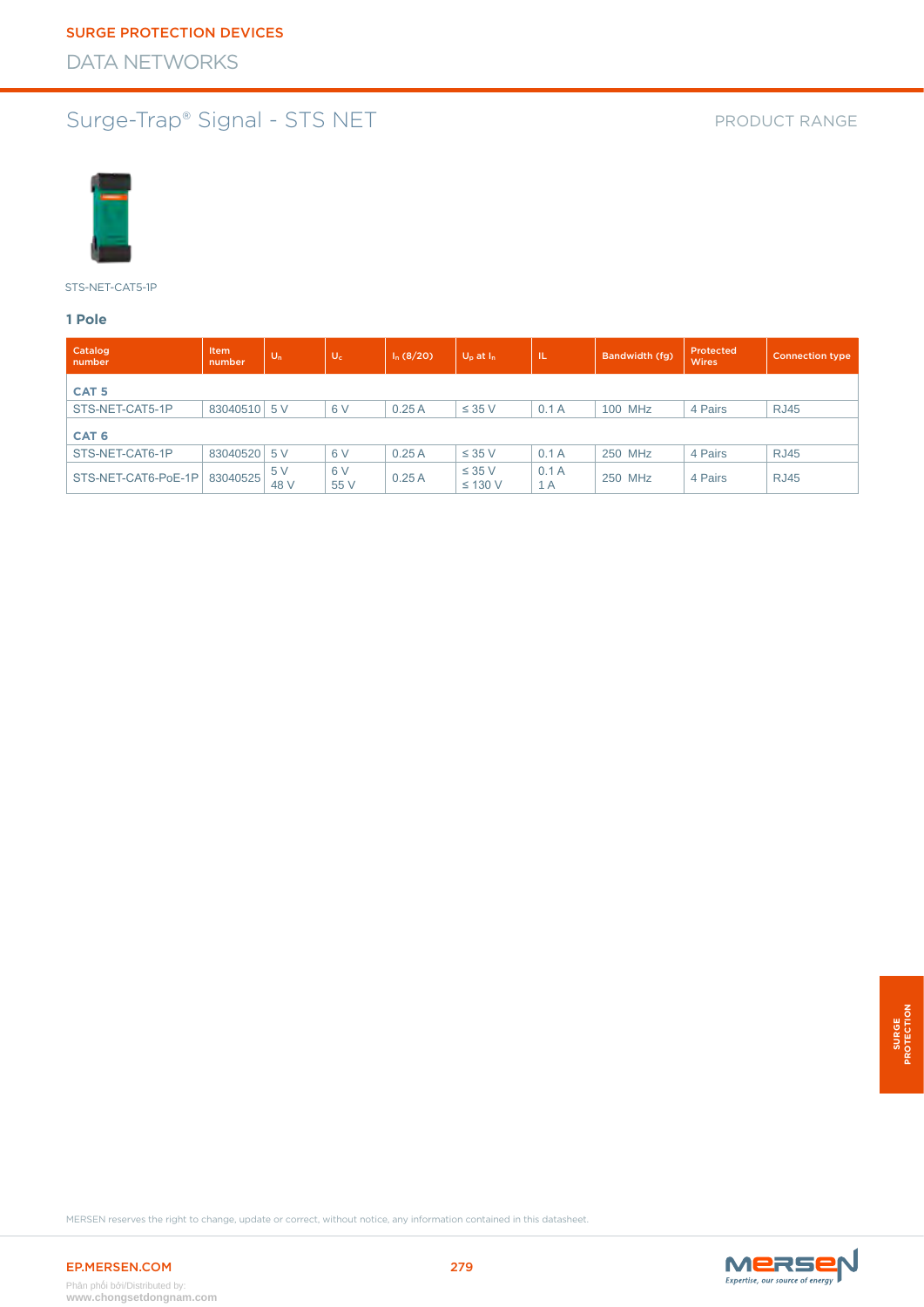### Surge-Trap® Signal - STS PLC

#### PRODUCT RANGE



STS-PLC-30V-2W-C1

#### **2W**

| Catalog<br>number | Item<br>number | $U_n$ | $U_c$ | $I_{max}$ (8/20) $I_n$ (8/20) |      | $U_p$ at $I_n$ | ۱Ŀ    | Bandwidth (fg) | Protected<br><b>Wires</b> | <b>Connection type</b> |
|-------------------|----------------|-------|-------|-------------------------------|------|----------------|-------|----------------|---------------------------|------------------------|
| STS-PLC-30V-2W    | 83040220 24 V  |       | 30V   | 5 kA                          | 5 kA | $\leq 45$      | 0.3A  | 3 MHz          | 2 Wires                   | Spring terminal        |
| STS-PLC-30V-2W-C1 | 83040221       | 24 V  | 30 V  | 5 kA                          | 5 kA | $\leq 50$      | 0.37A | 3 MHz          | 2 Wires                   | Spring terminal        |
| STS-PLC-30V-2W-C2 | 83040222 24 V  |       | 30 V  | 5 kA                          | 5 kA | $\leq 60$      | 0.35A | 3 MHz          | 2 Wires                   | Spring terminal        |
| STS-PLC-30V-2W-C3 | 83040223 24 V  |       | 30 V  | 5 kA                          | 5 kA | $\leq 40$      | 0.3A  | 3 MHz          | 2 Wires                   | Spring terminal        |



#### STS-PLC-30V-4W1

#### **4W**

| Catalog<br>number          | Item<br>number | Un   | $U_c$ | $I_{\text{max}}(8/20)$ $I_n(8/20)$ |      | U <sub>p</sub> at I <sub>n</sub> | T.   | Bandwidth (fg) Wires | Protected | Connection type |
|----------------------------|----------------|------|-------|------------------------------------|------|----------------------------------|------|----------------------|-----------|-----------------|
| STS-PLC-30V-4W1   83040211 |                | 24 V | 30 V  | 5 kA                               | 5 kA | ≤ 120 V                          | 0.5A | 2 MHz                | 4 Wires   | Spring terminal |

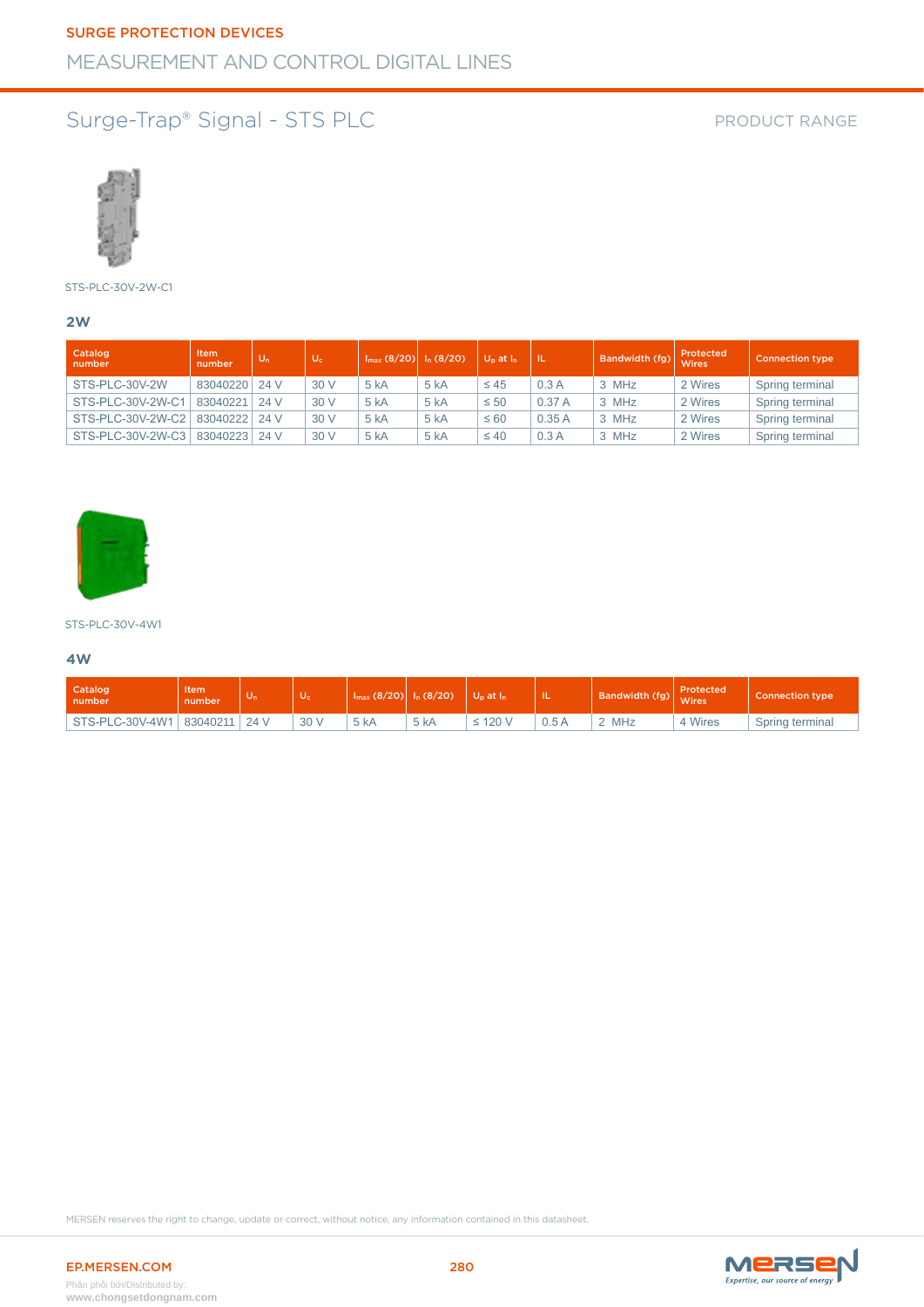### <span id="page-21-0"></span>Surge-Trap® Signal - STS 485

PRODUCT RANGE



#### STS485-7V-2W

#### **2W**

| Catalog<br>number | Item<br>number  | $U_n$ | $U_c$ | $I_{\text{max}}(8/20)$ | $I_n(8/20)$ | $U_D$ at $I_D$    | ш.   | Bandwidth (fg) | Protected<br>Wires | Connection<br>type |
|-------------------|-----------------|-------|-------|------------------------|-------------|-------------------|------|----------------|--------------------|--------------------|
| STS485-7V-2W      | 83040111        | 6V    | 7 V   | <b>10 kA</b>           | 5 kA        | $\leq$ 10 V (L/L) | 0.1A | <b>MHz</b>     | 1 Pair             | <b>Terminal</b>    |
| STS485-16V-2W     | 83040112        | 12V   | 16 V  | 10 kA                  | 5 kA        | $\leq$ 20 V (L/L) | 0.1A | $1.2$ MHz      | 1 Pair             | <b>Terminal</b>    |
| STS485-27V-2W     | 83040113   24 V |       | 27 V  | <b>10 kA</b>           | 5 kA        | $\leq 40$ V (L/L) | 0.1A | 4 MHz          | 1 Pair             | <b>Terminal</b>    |
| STS485-56V-2W     | 83040114        | 48 V  | 56 V  | 10 kA                  | 5 kA        | $\leq$ 70 V (L/L) | 0.1A | 5 MHz          | 1 Pair             | <b>Terminal</b>    |



#### STS485-5V-4WG

#### **WG**

| Catalog<br>number          | Item<br>number | Un | $U_c$ |              | $I_{\text{max}}(8/20)$ $I_{\text{n}}(8/20)$ | ⊾l U <sub>n</sub> at In' |        |        | Bandwidth (fg)   Protected Wires | Connection<br>type |
|----------------------------|----------------|----|-------|--------------|---------------------------------------------|--------------------------|--------|--------|----------------------------------|--------------------|
| STS485-5V-4WG 83040120 5 V |                |    | 5.2V  | <b>10 kA</b> | <b>10 kA</b>                                | $\leq 30$ V              | ).45 A | 60 MHz | 2 Pairs + GND                    | Terminal           |



STS485-5K15V-3WI

#### **3WI**

| Catalog<br>number         | <b>Item</b><br>number | $U_n$ | $U_c$ | <b>Imax</b><br>(8/20) | $I_n (8/20)$ U <sub>p</sub> at $I_n$ |                                          | ٦L    | <b>Bandwidth</b><br>(fg) | <b>Protected Wires</b> | Connection<br>type |
|---------------------------|-----------------------|-------|-------|-----------------------|--------------------------------------|------------------------------------------|-------|--------------------------|------------------------|--------------------|
| STS485-5K15V-3WI 83040100 |                       | 12V   | 15 V  | <b>10 kA</b>          | 5 kA                                 | $\leq$ 45 V (L/L)<br>$\leq 400$ V (L-PE) | 0.25A | 10 MHz                   | Pair + GND             | <b>Terminal</b>    |

SURGE<br>PROTECTION **PROTECTION**



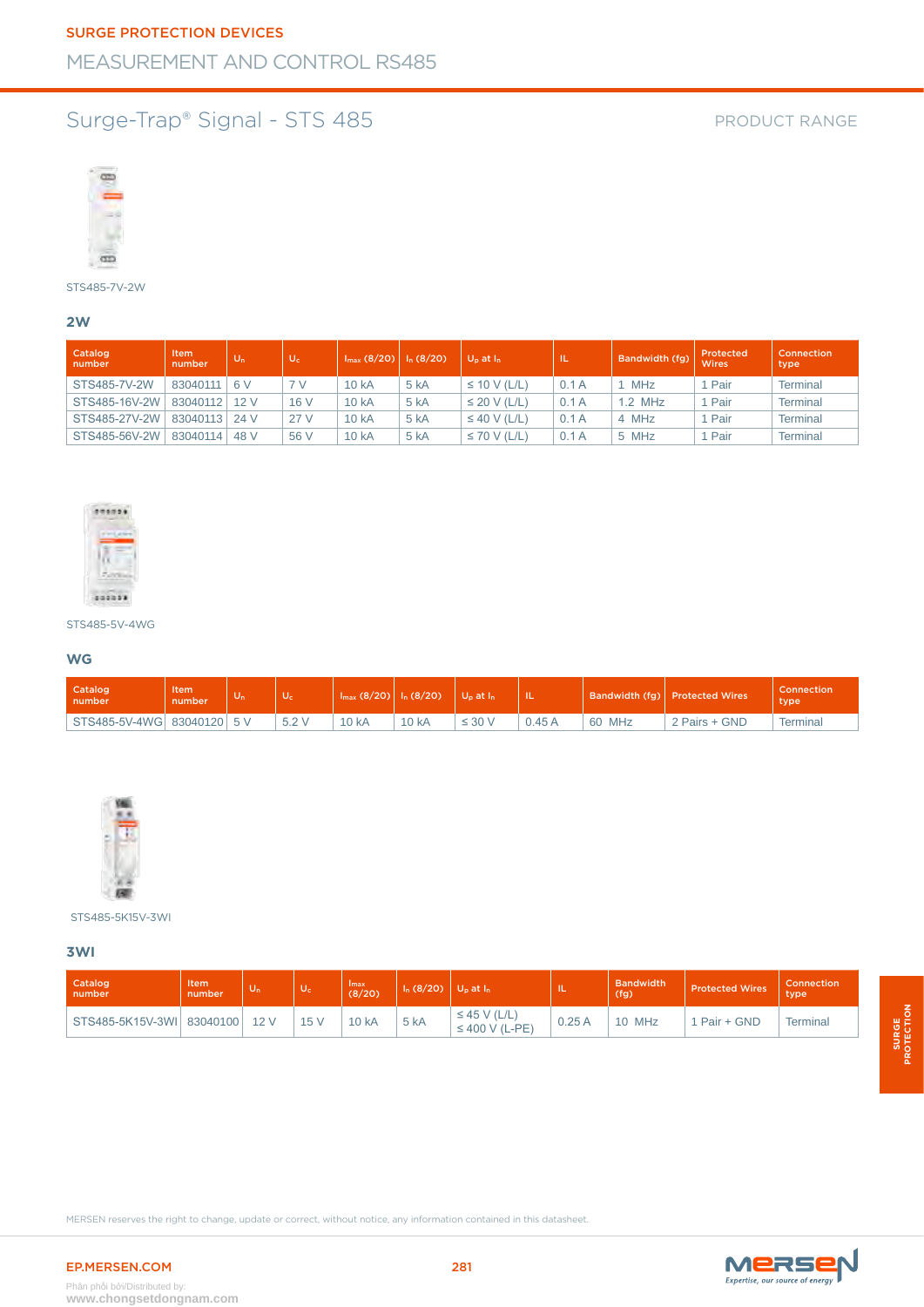# <span id="page-22-0"></span>Surge-Trap® Signal - STS RF

PRODUCT RANGE



STS-RF-N

#### **RF**

| Catalog<br>number | Item<br>number | $U_n$ | $U_c$ | $I_{max}$ (8/20) | $I_n(8/20)$ | $U_p$ at $I_n$ | Bandwidth (fg) | Impedance         | Max. Power |
|-------------------|----------------|-------|-------|------------------|-------------|----------------|----------------|-------------------|------------|
| $UHF(m-f)$        |                |       |       |                  |             |                |                |                   |            |
| STS-RF-N          | 83040715       | 24 V  | 230 V | 20 kA            | 10 kA       | $\leq 600$ V   | 3000 MHz       | $75 \Omega$ (ohm) | 100 W      |
| $F(m-f)$          |                |       |       |                  |             |                |                |                   |            |
| STS-RF-F          | 83040725       | 24 V  | 230 V | 20 kA            | 10 kA       | $\leq 600$ V   | 2500 MHz       | $75 \Omega$ (ohm) | 100 W      |
| $N(m-f)$          |                |       |       |                  |             |                |                |                   |            |
| STS-RF-UHF        | 83040735       | 24 V  | 230 V | 20 kA            | 10 kA       | $\leq 600$ V   | 3000 MHz       | $50 \Omega$ (ohm) | 150 W      |

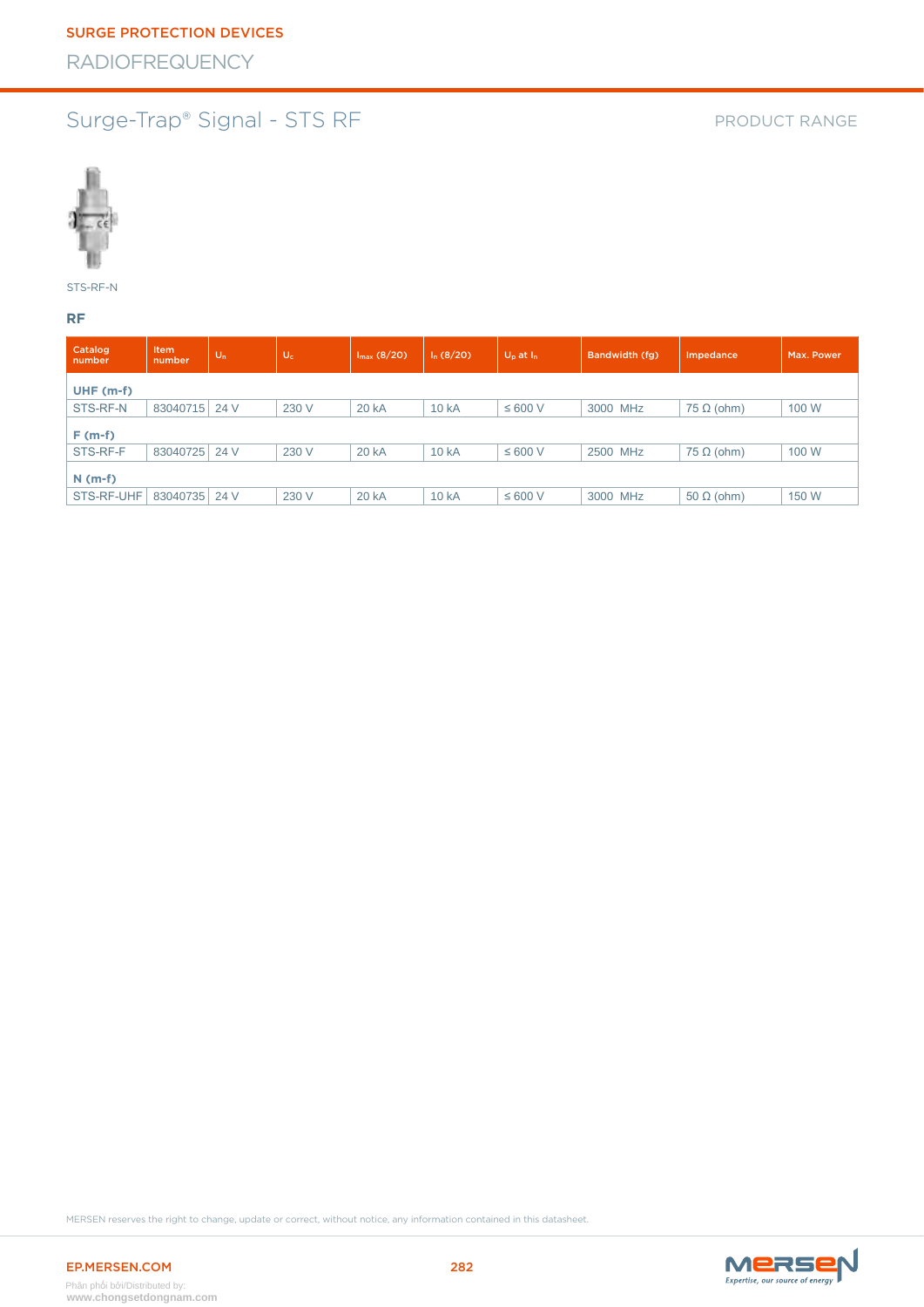### <span id="page-23-0"></span>Surge-Trap® Signal - STS TEL

PRODUCT RANGE



STS-TEL-ADSL

#### **DIN RAIL**

| Catalog<br>number | Item<br>number | Un | 70a   | $I_{max}$ (8/20) | $I_n(8/20)$ | $U_p$ at $I_n$ | IL | Bandwidth (fg) | Protected<br><b>Wires</b> | <b>Connection type</b> |
|-------------------|----------------|----|-------|------------------|-------------|----------------|----|----------------|---------------------------|------------------------|
| STS-TEL-ADSL      | 83040610 50 V  |    | 180 V | 0 <sub>kA</sub>  | 5 kA        | $\leq$ 200 $'$ |    | MHz            | Pair                      | Terminal               |

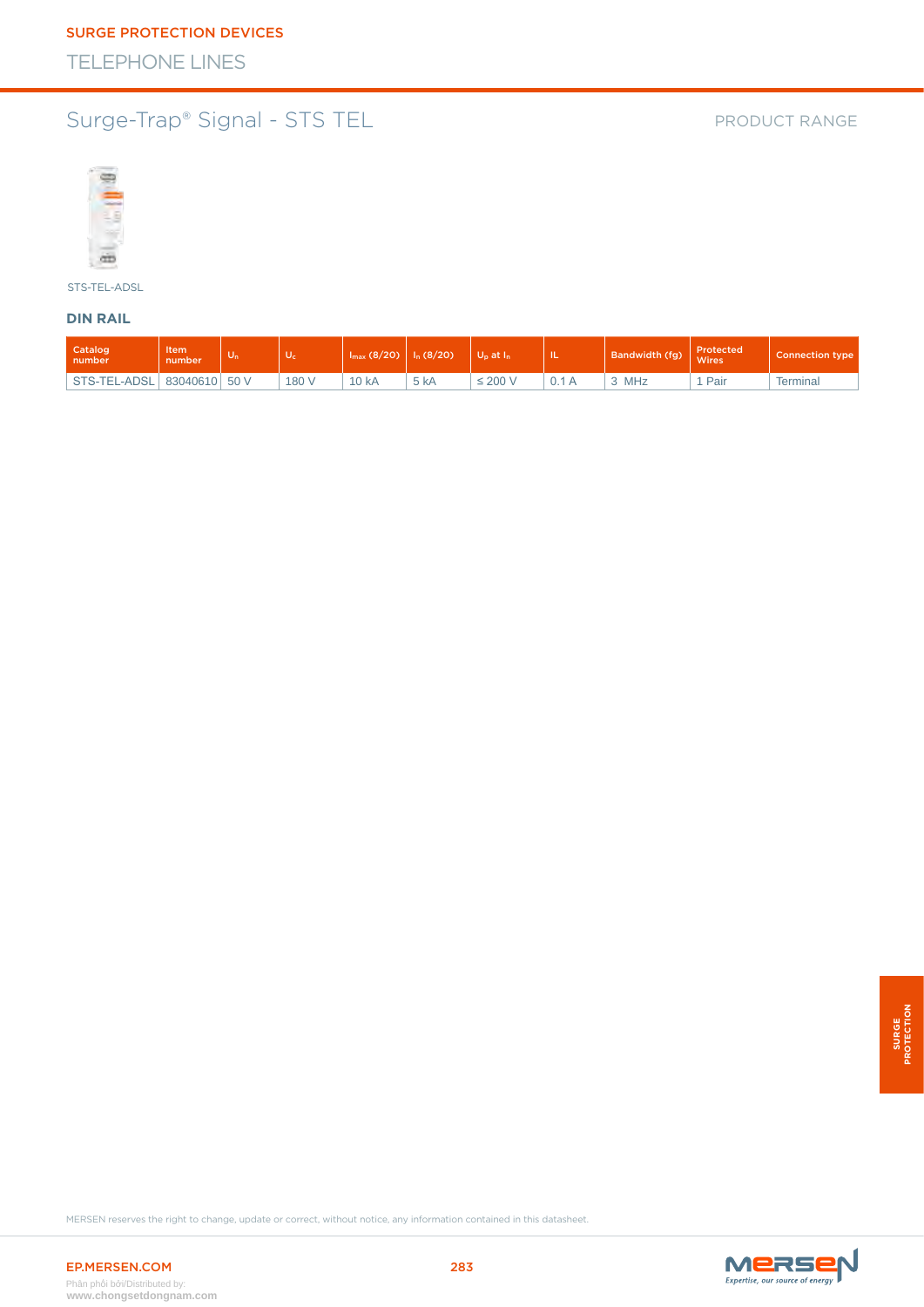#### PRODUCT RANGE

<span id="page-24-0"></span>

STPT12-5K1000V-YPVM

#### **Large-scale and rooftop PV**

| Catalog<br>number   | Item<br>number | <b>Number</b><br>of poles/<br>phases | Ucpy            | <b>Iscpv</b>      | limp<br>(10/350) | Imax<br>(8/20) | $I_n(8/20)$  | $U_{\rm D}$ at $I_{\rm D}$ | Remote     | <b>Cartridge No</b><br>L-N |
|---------------------|----------------|--------------------------------------|-----------------|-------------------|------------------|----------------|--------------|----------------------------|------------|----------------------------|
| <b>YPV</b>          |                |                                      |                 |                   |                  |                |              |                            |            |                            |
| STPT12-5K1000V-YPV  | 83120167 3     |                                      | 1060 VDC        | 10 kA             | 5 kA             | 40 kA          | 20 kA        | $\leq 4$ kV                | <b>No</b>  | SP12-5K1000V-PV            |
| STPT12-5K1000V-YPVM | 83120168       |                                      | 1060 VDC        | 10 <sub>k</sub> A | 5 kA             | 40 kA          | 20 kA        | $\leq 4$ kV                | <b>Yes</b> | SP12-5K1000V-PV            |
| STPT12-5K1500V-YPV  | 83120193       | -3                                   | <b>1500 VDC</b> | 10 <sub>k</sub> A | 5 kA             | 40 kA          | <b>15 kA</b> | $\leq 5$ kV                | No.        | SP12-5K1500V-PV            |
| STPT12-5K1500V-YPVM | 83120194 3     |                                      | <b>1500 VDC</b> | <b>10 kA</b>      | 5 kA             | 40 kA          | 15kA         | $\leq 5$ kV                | Yes        | SP12-5K1500V-PV            |



#### STPT12-5K1000V-8YPVM

#### **Multipole for multiple MPPT inverters**

| Catalog<br>number                   | <b>Item</b><br>number | <b>Number</b><br>of poles/<br>phases | <b>Ucpv</b> | <b>Iscpy</b> | limp<br>(10/350) | <b>Imax</b><br>(8/20) | $I_n$ (8/20) | $U_{D}$ at $I_{D}$ | Remote | <b>Cartridge No</b><br>L-N |
|-------------------------------------|-----------------------|--------------------------------------|-------------|--------------|------------------|-----------------------|--------------|--------------------|--------|----------------------------|
| <b>Multiple MPPT</b>                |                       |                                      |             |              |                  |                       |              |                    |        |                            |
| STPT12-5K1000V-5YPVM   83120192   5 |                       |                                      | 1060 VDC    | 10 kA        | 5 kA             | 40 kA                 | 20 kA        | $\leq 4$ kV        | Yes    | SP12-5K1000V-PV            |
| STPT12-5K1000V-8YPVM   83120190   8 |                       |                                      | 1060 VDC    | <b>10 kA</b> | 5 kA             | 40 kA                 | 20 kA        | $\leq 4$ kV        | Yes    | SP12-5K1000V-PV            |



SP12-5K1000V-PV

#### **Replacement cartridges**

| Catalog <sup>1</sup><br>number   | Item<br>number | <b>Ucpy</b> | <b>Iscpy</b> | $\lim_{6} (10/350)$ | $I_{max}$ (8/20) | $I_n(8/20)$ | $U_{\rm p}$ at $I_{\rm n}$ |
|----------------------------------|----------------|-------------|--------------|---------------------|------------------|-------------|----------------------------|
| SP12-5K1000V-PV 83120011         |                | 1060 VDC    | 10 kA        | 5 kA                | 40 kA            | 20 kA       | $\leq 4$ kV                |
| SP12-5K1500V-PV 83120023 750 VDC |                |             | 10 kA        | 5 kA                | 40 kA            | 15 kA       | $\leq$ 2.5 kV              |



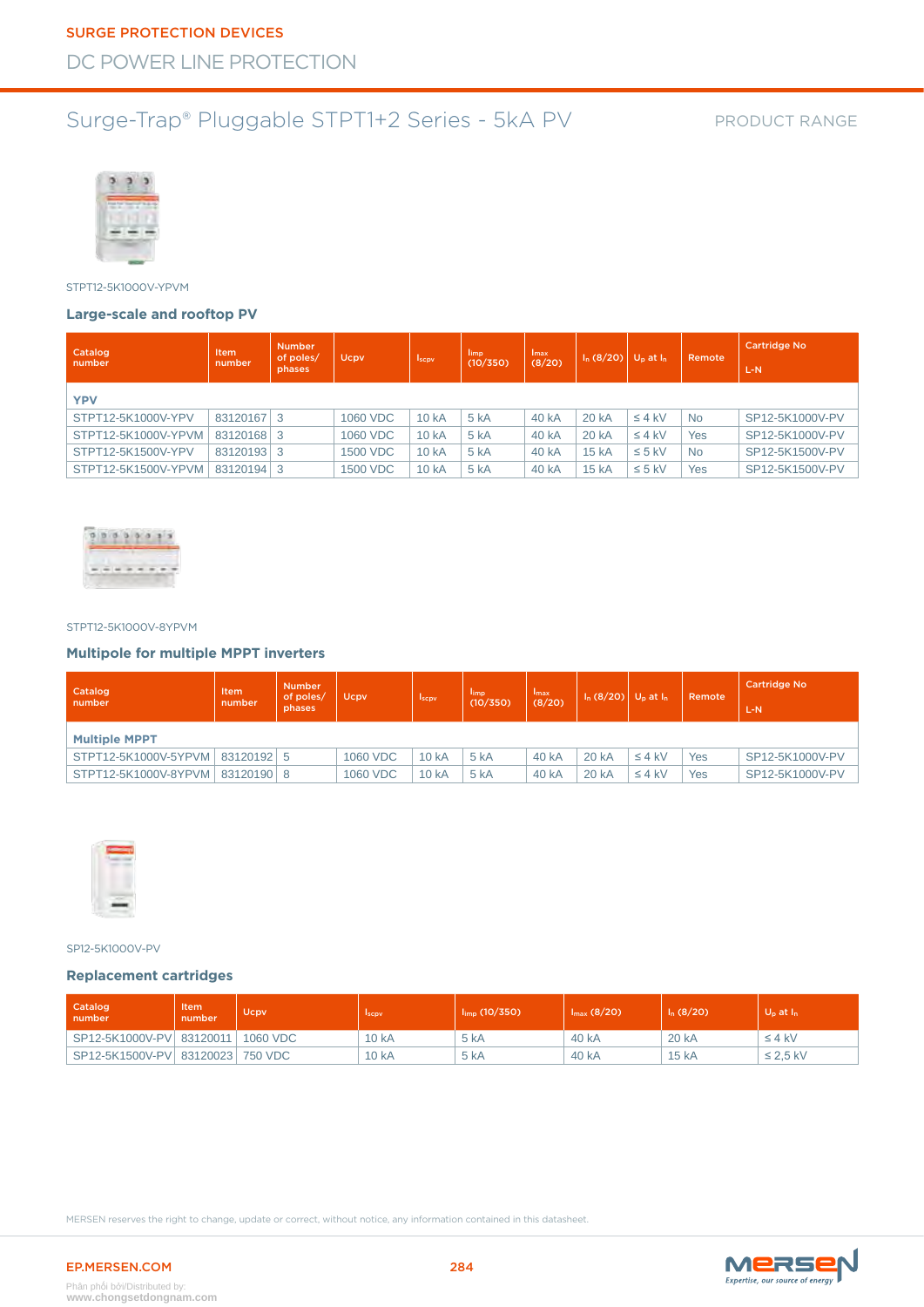#### PRODUCT RANGE

<span id="page-25-0"></span>

STPT2-40K1500V-YPVM

#### **Large-scale and rooftop PV**

| Catalog<br>number   | <b>Item</b><br>number | <b>Number</b><br>of poles/<br>phases | <b>Ucpv</b> | <b>Iscpy</b>      | Imax<br>(8/20) | $I_n(8/20)$  | $U_{D}$ at $I_{D}$ | Remote    | <b>Cartridge No</b><br>L-N |
|---------------------|-----------------------|--------------------------------------|-------------|-------------------|----------------|--------------|--------------------|-----------|----------------------------|
| <b>Y PV</b>         |                       |                                      |             |                   |                |              |                    |           |                            |
| STPT2-40K600V-YPV   | 83020138 3            |                                      | 660 VDC     | 10 <sub>k</sub> A | 40 kA          | 20 kA        | $\leq$ 2.6 kV      | <b>No</b> | SP2-40K600V-PV             |
| STPT2-40K600V-YPVM  | 83020139              | 3                                    | 660 VDC     | 10 <sub>k</sub> A | 40 kA          | 20 kA        | $\leq$ 2.6 kV      | Yes       | SP2-40K600V-PV             |
| STPT2-40K1000V-YPV  | 83020140 3            |                                      | 1060 VDC    | 10 kA             | 40 kA          | 20 kA        | $\leq 4$ kV        | <b>No</b> | SP2-40K1000V-PV            |
| STPT2-40K1000V-YPVM | $83020141$ 3          |                                      | 1060 VDC    | 10 kA             | 40 kA          | 20 kA        | $\leq 4$ kV        | Yes       | SP2-40K1000V-PV            |
| STPT2-40K1500V-YPV  | 83020158              | 3                                    | 1500 VDC    | 10 <sub>k</sub> A | 40 kA          | 15 kA        | $\leq 5$ kV        | <b>No</b> | SP2-40K1500V-PV            |
| STPT2-40K1500V-YPVM | 83020159 3            |                                      | 1500 VDC    | <b>10 kA</b>      | 40 kA          | <b>15 kA</b> | $\leq 5$ kV        | Yes       | SP2-40K1500V-PV            |



#### STPT2-40K60V-2PM

#### **Self-consumption PV**

| Catalog          | Item         | Number of    | <b>Ucpv</b> |              | $I_{max}$ (8/20) | $I_n(8/20)$ | $U_p$ at $I_n$ | Remote    | <b>Cartridge No</b> |
|------------------|--------------|--------------|-------------|--------------|------------------|-------------|----------------|-----------|---------------------|
| number           | number       | poles/phases |             | <b>Iscpy</b> |                  |             |                |           | L-N                 |
| <b>U PV</b>      |              |              |             |              |                  |             |                |           |                     |
| STPT2-40K60V-2P  | 83020128 2   |              | 65 VDC      | 1 kA         | 40 kA            | 20 kA       | $\leq$ 0.7 kV  | <b>No</b> | SP2-40K60V          |
| STPT2-40K60V-2PM | 83020129 2   |              | 65 VDC      | 1 kA         | 40 kA            | 20 kA       | $\leq$ 0.7 kV  | Yes       | SP2-40K60V          |
| STPT2-40K75V-2P  | 83020130   2 |              | 80 VDC      | 1 kA         | 40 kA            | 20 kA       | $\leq$ 0.8 kV  | <b>No</b> | SP2-40K75V          |
| STPT2-40K75V-2PM | 83020131 2   |              | 80 VDC      | 1 kA         | 40 kA            | 20 kA       | $\leq$ 0.8 kV  | Yes       | SP2-40K75V          |



#### STPT2-40K1000V-8YPVM

#### **Multipole for multiple MPPT inverters**

| Catalog<br>number    | <b>Item</b><br>number | Number of<br>poles/phases | Ucpv     | <b>Iscpy</b> | <b>Imax</b><br>(8/20) | $\ln (8/20)$ | $U_{\rm p}$ at $I_{\rm n}$ | Remote | <b>Cartridge No</b><br>L-N |
|----------------------|-----------------------|---------------------------|----------|--------------|-----------------------|--------------|----------------------------|--------|----------------------------|
| <b>Multiple MPPT</b> |                       |                           |          |              |                       |              |                            |        |                            |
| STPT2-40K1000V-5YPVM | 83020188 5            |                           | 1060 VDC | $10k$ A      | 40 kA                 | 20A          | $\leq 4$ kV                | Yes    | SP2-40K1000V-PV            |
| STPT2-40K1000V-8YPVM | 83020204 8            |                           | 1060 VDC | <b>10 kA</b> | 40 kA                 | 20A          | $\leq 4$ kV                | Yes    | SP2-40K1000V-PV            |

MERSEN reserves the right to change, update or correct, without notice, any information contained in this datasheet.

EP.MERSEN.COM 285

Expertise, our source of energy



Phân phối bởi/Distributed by: **www.chongsetdongnam.com**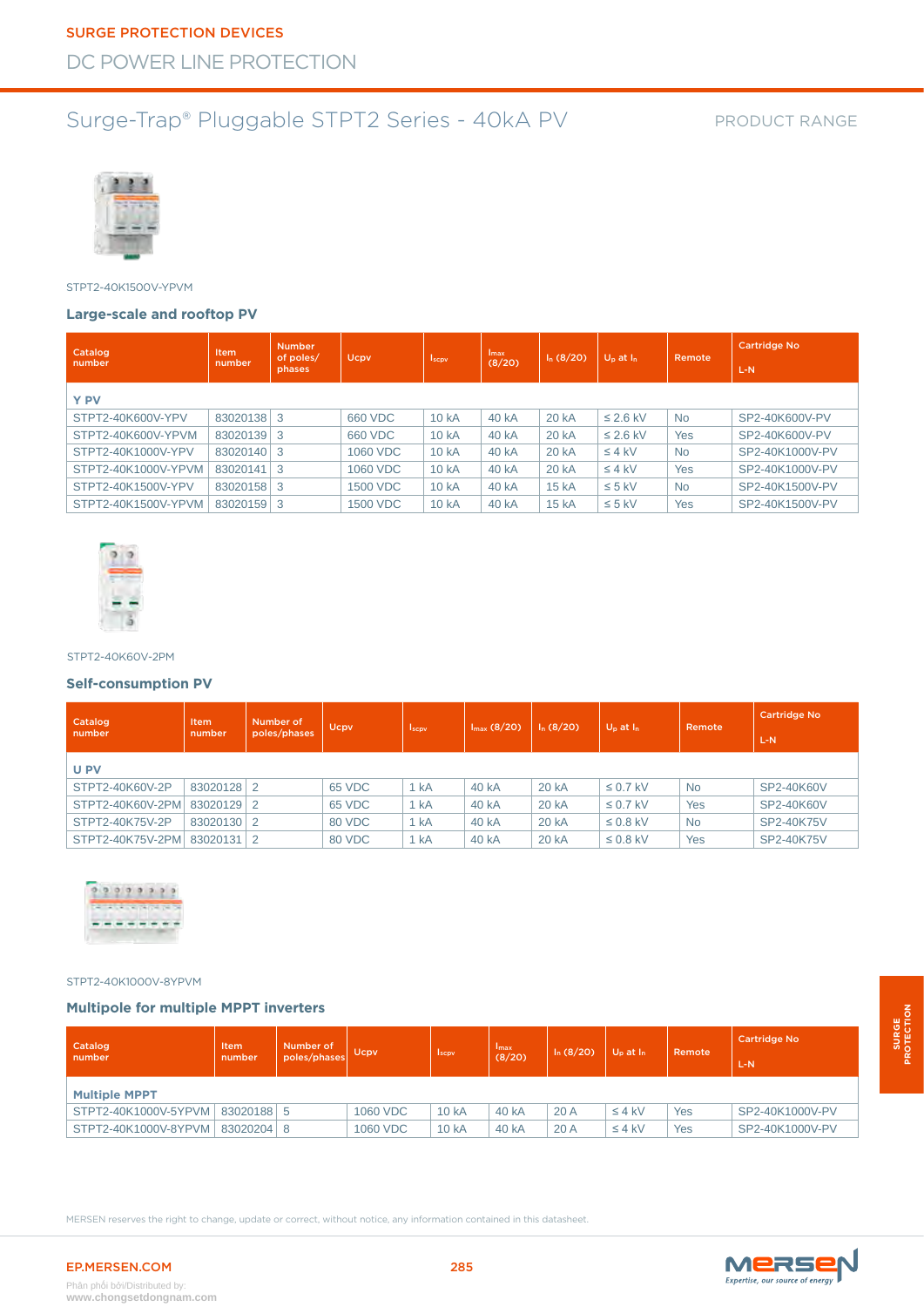#### PRODUCT RANGE

<span id="page-26-0"></span>

SP2-40K1500V-PV

#### **Replacement cartridges**

| Catalog<br>number | <b>Item</b><br>number | Ucpv    | <b>Iscov</b> | $I_{\text{max}}(8/20)$ | $I_n(8/20)$ | $U_{\rm p}$ at $I_{\rm n}$ |
|-------------------|-----------------------|---------|--------------|------------------------|-------------|----------------------------|
| <b>PV</b>         |                       |         |              |                        |             |                            |
| SP2-40K60V        | 83020008              | 65 VDC  | 1 kA         | 40 kA                  | 20 kA       | $\leq$ 0.35 kV             |
| SP2-40K75V        | 83020009              | 80 VDC  | 1 kA         | 40 kA                  | 20 kA       | $\leq$ 0.4 kV              |
| SP2-40K600V-PV    | 83020005              | 330 VDC | 10 kA        | 40 kA                  | 20 kA       | $\leq$ 1.3 kV              |
| SP2-40K1000V-PV   | 83020006              | 530 VDC | 10 kA        | 40 kA                  | 20 kA       | $\leq$ 2 kV                |
| SP2-40K1500V-PV   | 83020010 750 VDC      |         | 10 kA        | 40 kA                  | 15 kA       | $\leq$ 2.5 kV              |

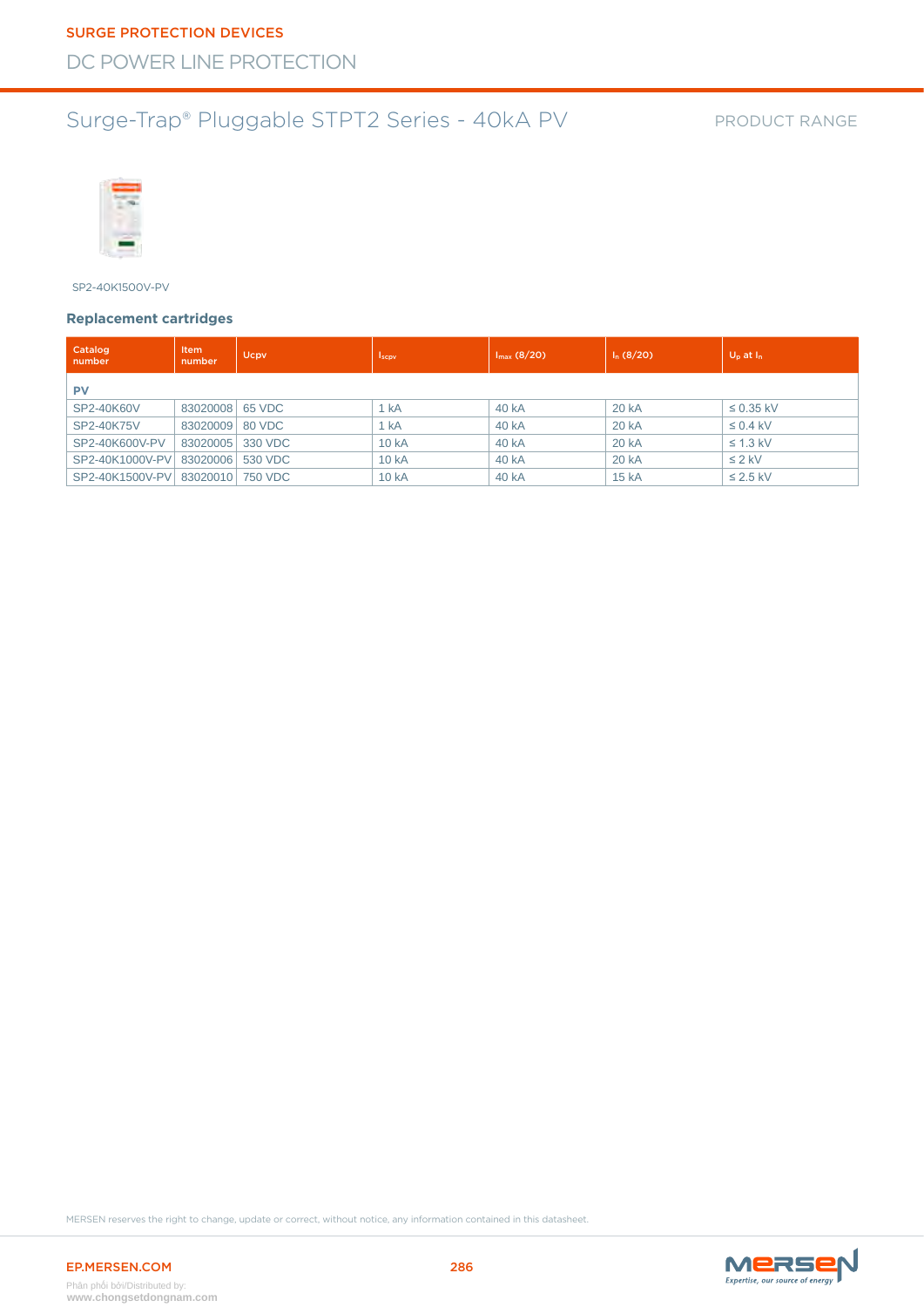### <span id="page-27-0"></span>POWER LINE PROTECTION FOR THE LED DRIVER IN THE FIXTURE (UL & IEC)

### Surge-Trap® Type 2+3 - for LED Lighting

#### PRODUCT RANGE



#### STLT23-10K320V-C12

#### **STL**

| Catalog<br>number           | Item<br>number | $U_n$          | $U_c$ | $I_{max}$ (8/20)  | $I_n(8/20)$ | $U_{\rm oc}$ | $U_{\rm p}$ at $I_{\rm n}$                     | IL.  |
|-----------------------------|----------------|----------------|-------|-------------------|-------------|--------------|------------------------------------------------|------|
| C12 (1Ph+N / 2Ph-Universal) |                |                |       |                   |             |              |                                                |      |
| STLT23-10K320V-C12          | 83230302       | 230 VAC        | 320 V | 10 <sub>k</sub> A | 5 kA        | 10 kV        | $\leq$ 1.5 kV (L-N)<br>$\leq$ 1.8 kV (L/N-GND) | 10A  |
| $C2$ (1Ph+N)                |                |                |       |                   |             |              |                                                |      |
| STLT23-10K320V-C2-WD        | 83230323       | <b>230 VAC</b> | 320 V | 10 kA             | 5 kA        | 10 kV        | $\leq$ 1.5 kV (L-N)                            | 2.5A |
| $C4$ (1Ph+N)                |                |                |       |                   |             |              |                                                |      |
| STLT23-10K320V-C4-WD        | 83230322       | 230 VAC        | 320 V | 10 <sub>k</sub> A | 5 kA        | 10 kV        | $\leq$ 1.5 kV (L-N)<br>$\leq$ 1.8 kV (N-PE)    | 2.5A |



#### STLBT23-20K275V-C4-DD

#### **STLB**

| Catalog<br>number                          | Item<br>number | $U_n$ | Uc.   | $I_{\text{max}}(8/20)$ | $I_n(8/20)$ | $U_{\rm oc}$ | $U_p$ at $I_n$                              | w    |
|--------------------------------------------|----------------|-------|-------|------------------------|-------------|--------------|---------------------------------------------|------|
| $C4$ (1Ph+N)                               |                |       |       |                        |             |              |                                             |      |
| STLBT23-20K275V-C4-DD   83230321   230 VAC |                |       | 275 V | 20 kA                  | 10 kA       | 20 kV        | $\leq$ 1.5 kV (L-N)<br>$\leq$ 1.8 kV (N-PE) | 2.5A |

MERSEN reserves the right to change, update or correct, without notice, any information contained in this datasheet.

**www.chongsetdongnam.com**

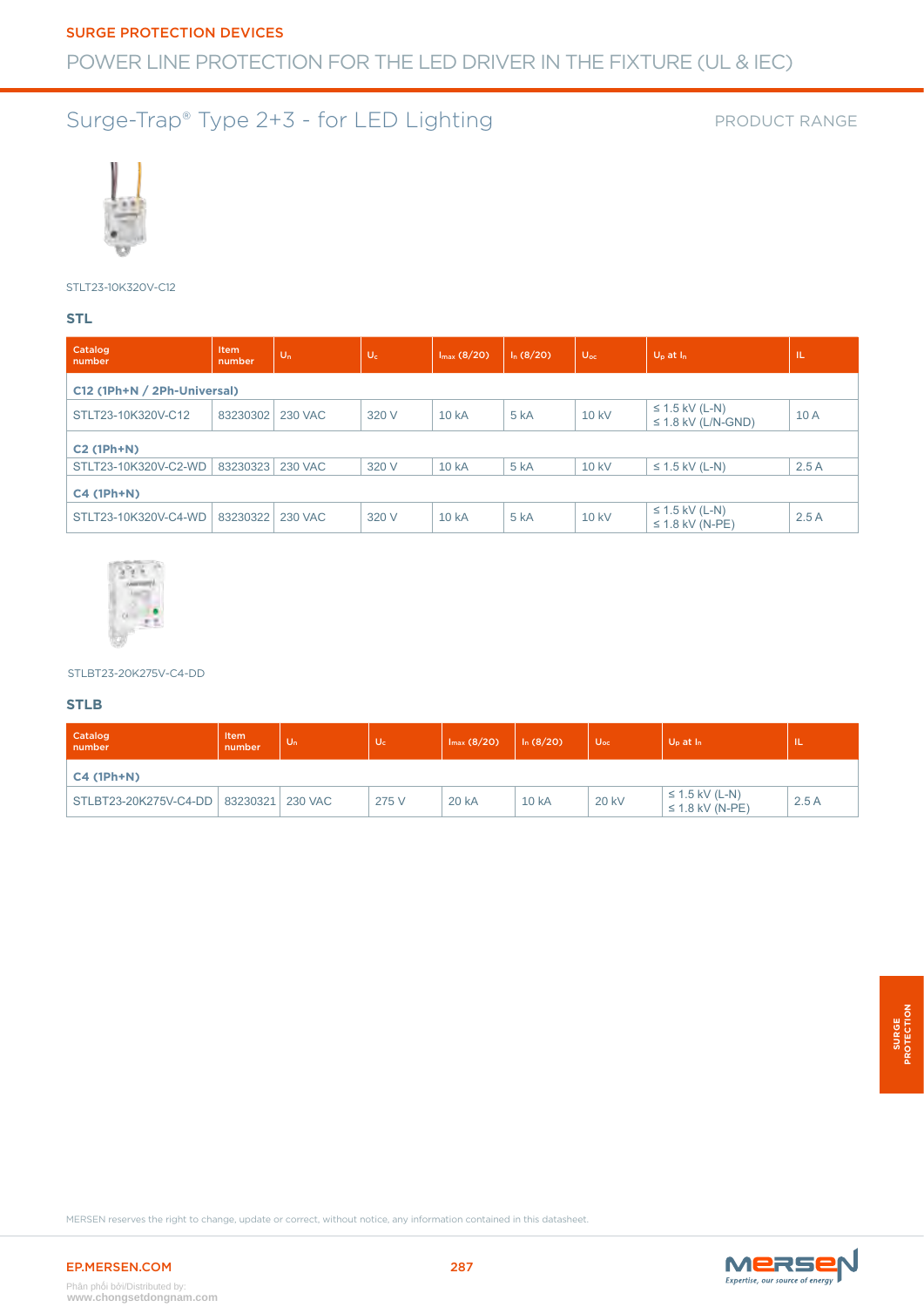### <span id="page-28-0"></span>Surge-Trap® Monobloc STMT23 Series for fusebox

#### PRODUCT RANGE



STMT23-10K320V-SP-SF

#### **2 Poles (Series/Parallel) for Fusebox**

| Catalog<br>number                         | Item<br>number | $U_n$ | $U_c$ | $I_{max}$ (8/20) | $I_n(8/20)$ | $U_{\rm oc}$ | U <sub>p</sub> at I <sub>n</sub>            |
|-------------------------------------------|----------------|-------|-------|------------------|-------------|--------------|---------------------------------------------|
| $C4$ (1Ph+N)                              |                |       |       |                  |             |              |                                             |
| STMT23-10K320V-SP-SF   83230512   230 VAC |                |       | 320 V | 10 kA            | 5 kA        | 10 kV        | $\leq$ 1.5 kV (L-N)<br>$\leq$ 1.8 kV (N-PE) |